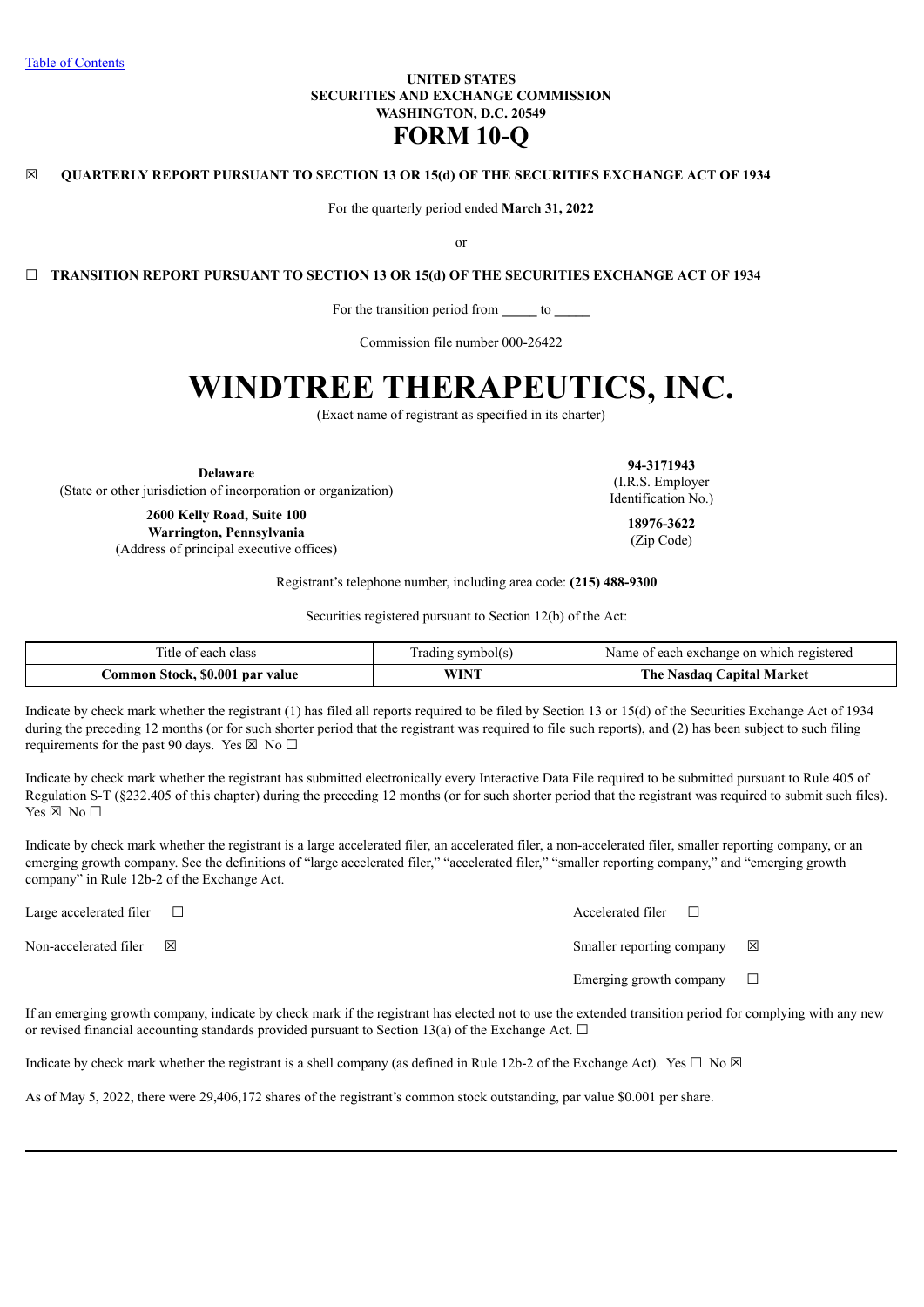# **PART I - FINANCIAL INFORMATION**

<span id="page-1-0"></span>

| Item 1.           | <b>Financial Statements</b>                                                                                                            | $\overline{4}$  |
|-------------------|----------------------------------------------------------------------------------------------------------------------------------------|-----------------|
|                   | CONDENSED CONSOLIDATED BALANCE SHEETS<br>As of March 31, 2022 (unaudited) and December 31, 2021                                        | $\overline{4}$  |
|                   | <b>CONDENSED CONSOLIDATED STATEMENTS OF OPERATIONS (unaudited)</b><br>For the Three Months Ended March 31, 2022 and 2021               | $\overline{5}$  |
|                   | CONDENSED CONSOLIDATED STATEMENTS OF CHANGES IN STOCKHOLDERS' EQUITY (unaudited)<br>For the Three Months Ended March 31, 2022 and 2021 | $6\overline{6}$ |
|                   | <b>CONDENSED CONSOLIDATED STATEMENTS OF CASH FLOWS (unaudited)</b><br>For the Three Months Ended March 31, 2022 and 2021               | $\mathcal{I}$   |
|                   | <b>Notes to Condensed Consolidated Financial Statements (unaudited)</b>                                                                | 8               |
| Item 2.           | <u>Management's Discussion and Analysis of Financial Condition and Results of Operations</u>                                           | <u>15</u>       |
| Item 3.           | Quantitative and Qualitative Disclosures about Market Risk                                                                             | 23              |
| Item 4.           | <b>Controls and Procedures</b>                                                                                                         | 23              |
|                   | <b>PART II - OTHER INFORMATION</b>                                                                                                     |                 |
| Item 1.           | <b>Legal Proceedings</b>                                                                                                               | 23              |
| Item 1A.          | <b>Risk Factors</b>                                                                                                                    | 24              |
| Item 2.           | Unregistered Sales of Equity Securities and Use of Proceeds                                                                            | 24              |
| Item 3.           | <b>Defaults Upon Senior Securities</b>                                                                                                 | 24              |
| Item 4.           | <b>Mine Safety Disclosures</b>                                                                                                         | 24              |
| Item 5.           | <b>Other Information</b>                                                                                                               | 25              |
| Item 6.           | Exhibits                                                                                                                               | 25              |
| <b>Signatures</b> |                                                                                                                                        | 26              |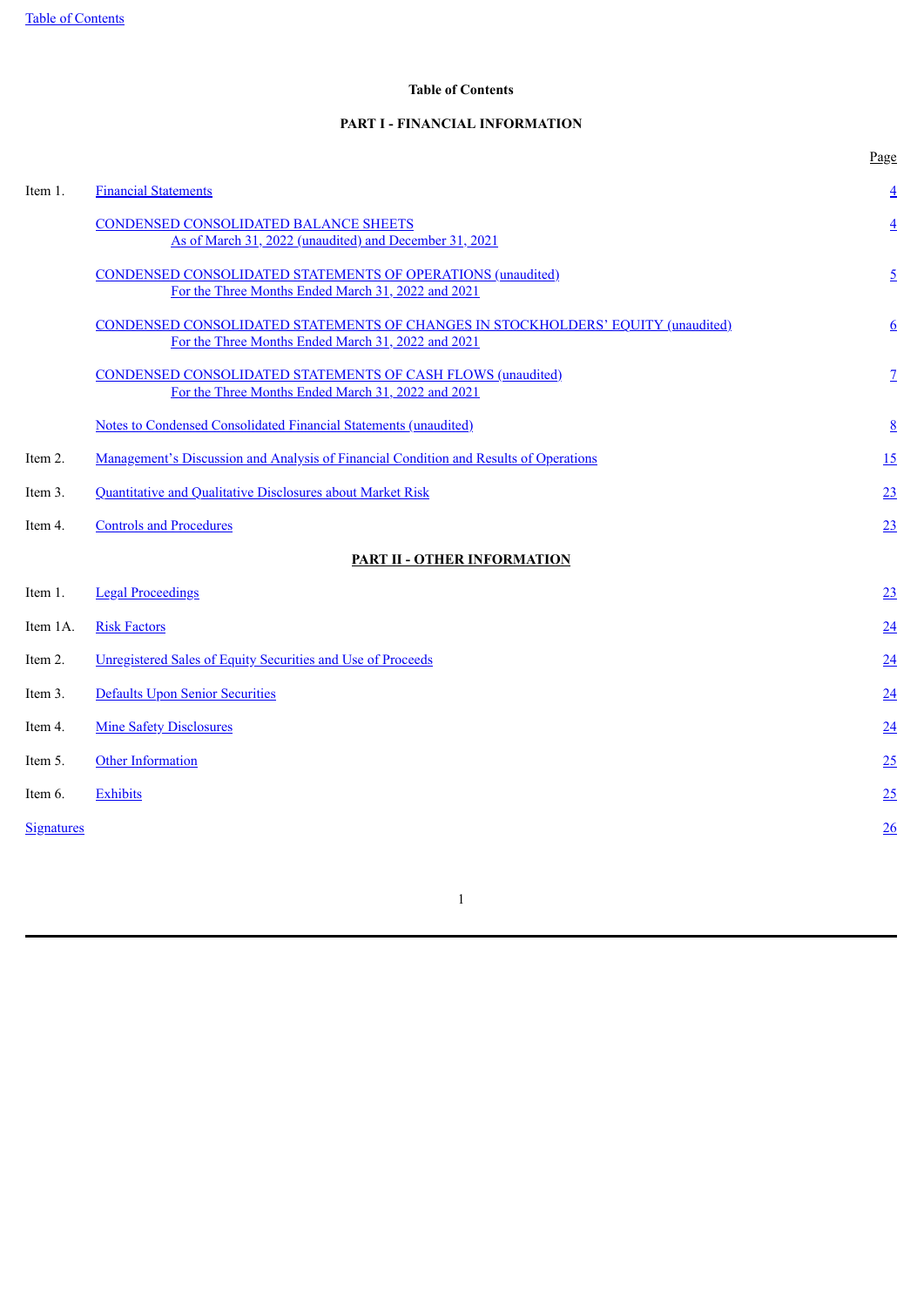Unless the context otherwise requires, all references to "we," "us," "our," and the "Company" include Windtree Therapeutics, Inc., and its consolidated subsidiaries.

#### **FORWARD-LOOKING STATEMENTS**

This Quarterly Report on Form 10-Q contains "forward-looking statements" within the meaning of Section 27A of the Securities Act of 1933, as amended, or the Securities Act, and Section 21E of the Securities Exchange Act of 1934, as amended, or the Exchange Act. These forward-looking statements provide our current expectations or forecasts of future events and financial performance and may be identified by the use of forward-looking terminology, including such terms as "believes," "estimates," "anticipates," "expects," "plans," "intends," "may," "will," "should," "could," "targets," "projects," "contemplates," "predicts," "potential" or "continues" or, in each case, their negative, or other variations or comparable terminology, though the absence of these words does not necessarily mean that a statement is not forward-looking.

We intend that all forward-looking statements be subject to the safe-harbor provisions of the Private Securities Litigation Reform Act of 1995. Forwardlooking statements are subject to many risks and uncertainties that could cause actual results to differ materially from any future results expressed or implied by the forward-looking statements. We caution you therefore against relying on any of these forward-looking statements. They are neither statements of historical fact nor guarantees or assurances of future performance. Examples of such risks and uncertainties, which potentially could have a material adverse effect on our development programs, business and/or operations, include, but are not limited to the following:

- our estimates regarding future results of operations, financial position, research and development costs, capital requirements, and our needs for additional financing;
- how long we can continue to fund our operations with our existing cash and cash equivalents;
- the risk that failure to maintain compliance with the continued listing requirements of the Nasdaq Capital Market, or Nasdaq, may result in receipt of a Nasdaq delisting notice; if upon receipt of a delisting notice, we fail to regain compliance within any allowed grace period or other process provided under the Nasdaq listing requirements, our common stock may be delisted and the value of our common stock may decrease;
- delays in our anticipated timelines and milestones and additional costs associated with the impact of the residual effects of the novel coronavirus, or COVID-19, pandemic, or with the impact of the geopolitical instability (including the ongoing military conflict between Russia and Ukraine), on our clinical trial operations;
- the costs, timing, and results, of our preclinical studies and clinical trials, as well as the number of required trials for regulatory approval and the criteria for success in such trials;
- legal and regulatory developments in the United States, or U.S., and foreign countries, including any actions or advice that may affect the design, initiation, timing, continuation, progress or outcome of clinical trials or result in the need for additional clinical trials;
- the difficulties and expenses associated with obtaining and maintaining regulatory approval of our product candidates, and the indication and labeling under any such approval;
- our plans and the plans of our licensee, Lee's Pharmaceutical (HK) Ltd., or Lee's (HK), in Asia and our respective abilities to successfully execute necessary clinical and business development activities in a timely manner, if at all, to support development and commercialize our product candidates;
- risks related to manufacturing active pharmaceutical ingredients, drug product, medical devices, and other materials we need;
- delays, interruptions or failures in the manufacture and supply of our product candidates;
- the performance of third parties, both foreign and domestic, upon which we depend, including contract research organizations, contract manufacturing organizations, contractor laboratories, and independent contractors;
- the size and growth of the potential markets for our product candidates, the regulatory requirements in such markets, the rate and degree of market acceptance of our product candidates, and our ability to serve those markets;
- the success of competing therapies and products that are or become available;
- our ability to limit our exposure under product liability lawsuits;
- our ability to obtain and maintain intellectual property protection for our product candidates;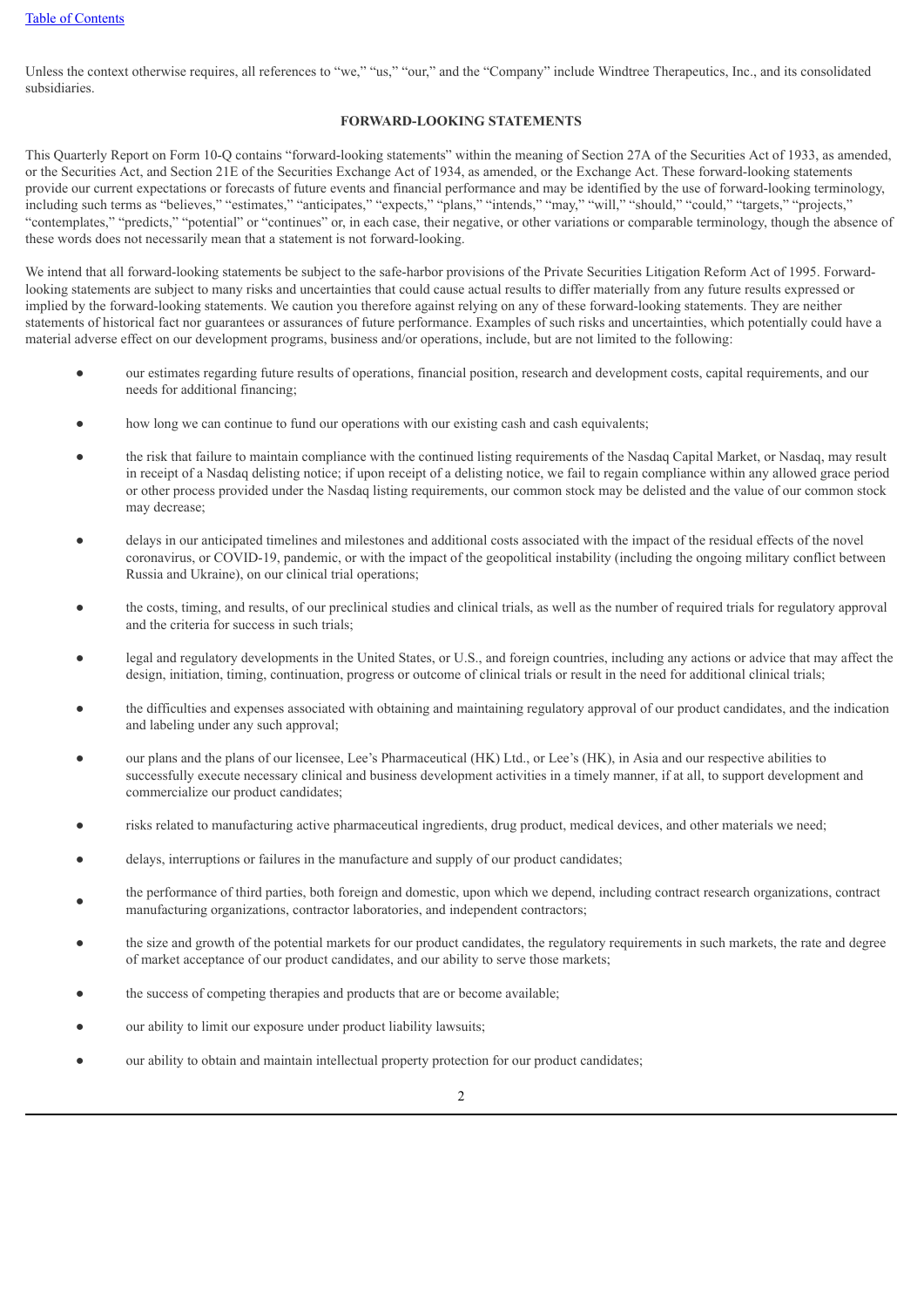- recently enacted and future legislation regarding the healthcare system in the U.S. or the healthcare systems in foreign jurisdictions;
- our ability to recruit or retain key scientific, commercial or management personnel or to retain our executive officers;
- our ability to secure electronically stored work product, including clinical data, analyses, research, communications, and other materials necessary to gain regulatory approval of our product candidates, including those acquired from third parties, and assure the integrity, proper functionality, and security of our internal computer and information systems and prevent or avoid cyber-attacks, malicious intrusion, breakdown, destruction, loss of data privacy, or other significant disruption;
- the potential impairment of our intangible assets and goodwill on our condensed consolidated balance sheet, which could lead to material impairment charges in the future; and
- economic uncertainty resulting from inflation or geopolitical instability, including the ongoing military conflict between Russia and Ukraine.

Pharmaceutical, biotechnology, and medical technology companies have suffered significant setbacks conducting clinical trials, even after obtaining promising earlier preclinical and clinical data. In addition, data obtained from clinical trials are susceptible to varying interpretations, which could delay, limit or prevent regulatory approval. After gaining approval of a drug product, medical device or combination drug/device product, pharmaceutical and biotechnology companies face considerable challenges in marketing and distributing their products and may never become profitable.

The forward-looking statements contained in this Quarterly Report on Form 10-Q or the documents incorporated by reference herein speak only as of their respective dates. Factors or events that could cause our actual results to differ may emerge from time to time and it is not possible for us to predict them all. Except to the extent required by applicable laws, rules or regulations, we do not undertake any obligation to publicly update any forward-looking statements or to publicly announce revisions to any of the forward-looking statements, whether as a result of new information, future events or otherwise.

You should also read carefully the factors described in the "Risk Factors" included in Part II, Item 1A of this Quarterly Report on Form 10-Q in conjunction with Part I, Item 1A of our Annual Report on Form 10-K for the fiscal year ended December 31, 2021, to better understand significant risks and uncertainties inherent in our business and underlying any forward-looking statements.

#### Trademark Notice

**AEROSURF®**, **AFECTAIR®**, **SURFAXIN®**, **SURFAXIN LS™**, **WINDTREE THERAPEUTICS® (logo)**, **WINDTREE THERAPEUTICS™**, and **WINDTREE™** are registered and common law trademarks of Windtree Therapeutics, Inc. (Warrington, PA).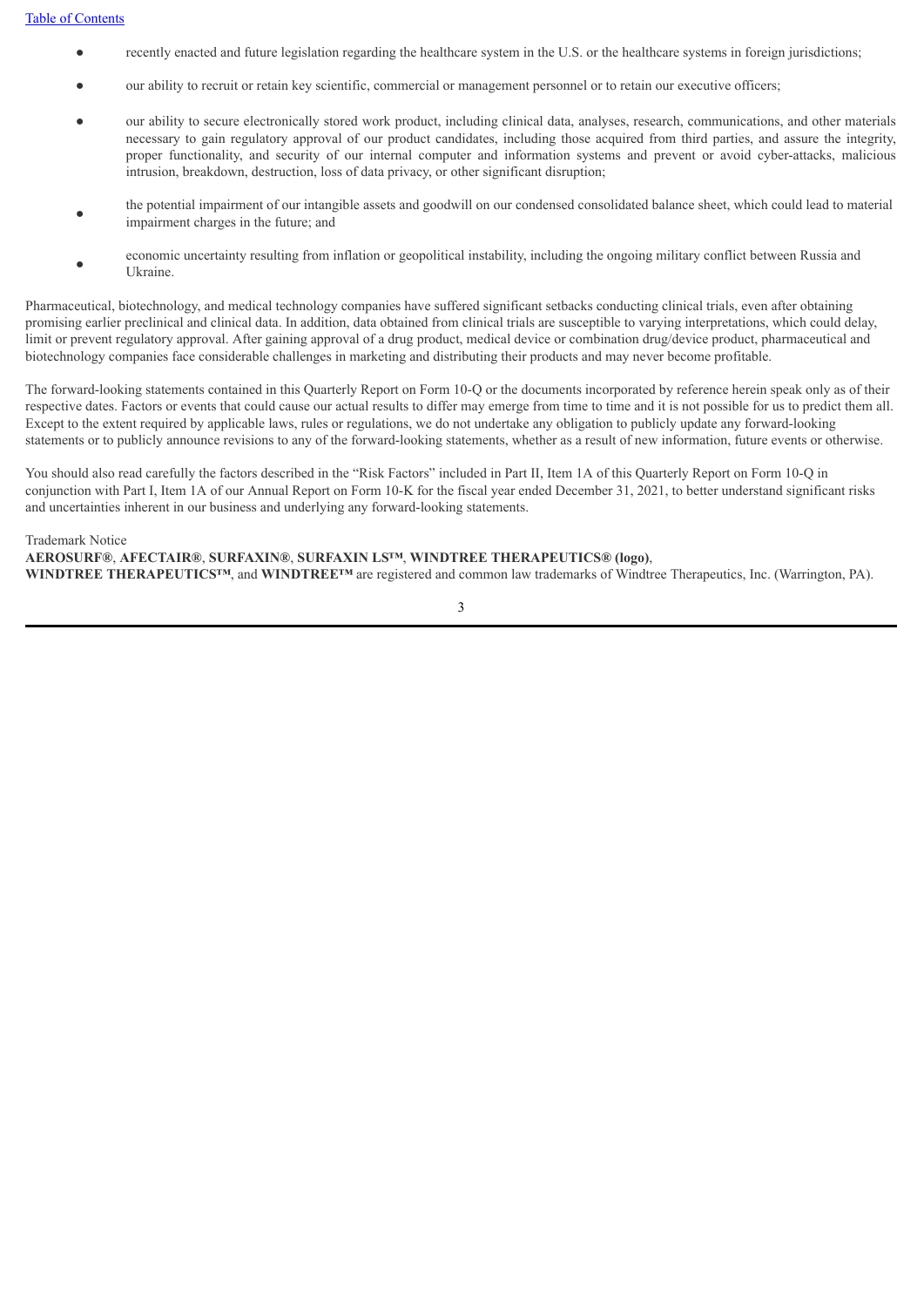# <span id="page-4-0"></span>**ITEM 1. Financial Statements**

# <span id="page-4-1"></span>**WINDTREE THERAPEUTICS, INC. AND SUBSIDIARIES Condensed Consolidated Balance Sheets**

*(in thousands, except share and per share data)*

|                                                                                                           | <b>March 31, 2022</b> |            | December 31, 2021 |              |  |
|-----------------------------------------------------------------------------------------------------------|-----------------------|------------|-------------------|--------------|--|
| <b>ASSETS</b>                                                                                             |                       | Unaudited  |                   |              |  |
| <b>Current Assets:</b>                                                                                    |                       |            |                   |              |  |
| Cash and cash equivalents                                                                                 | \$                    | 15,541     | $\mathbb{S}$      | 22,348       |  |
| Prepaid expenses and other current assets                                                                 |                       | 906        |                   | 1,143        |  |
| Total current assets                                                                                      |                       | 16,447     |                   | 23,491       |  |
|                                                                                                           |                       |            |                   |              |  |
| Property and equipment, net                                                                               |                       | 548        |                   | 1,011        |  |
| Restricted cash                                                                                           |                       | 154        |                   | 154          |  |
| Operating lease right-of-use assets                                                                       |                       | 2,207      |                   | 2,381        |  |
| Intangible assets                                                                                         |                       | 32,070     |                   | 32,070       |  |
| Goodwill                                                                                                  |                       | 15,682     |                   | 15,682       |  |
| Total assets                                                                                              | \$                    | 67,108     | \$                | 74,789       |  |
|                                                                                                           |                       |            |                   |              |  |
| <b>LIABILITIES &amp; STOCKHOLDERS' EQUITY</b><br><b>Current Liabilities:</b>                              |                       |            |                   |              |  |
| Accounts payable                                                                                          | \$                    | 724        | <sup>\$</sup>     | 693          |  |
| Accrued expenses                                                                                          |                       | 3,554      |                   |              |  |
| Operating lease liabilities - current portion                                                             |                       | 472        |                   | 3,408<br>528 |  |
|                                                                                                           |                       |            |                   | 294          |  |
| Loans payable - current portion<br>Total current liabilities                                              |                       | 4,750      |                   | 4,923        |  |
|                                                                                                           |                       |            |                   |              |  |
| Operating lease liabilities - non-current portion                                                         |                       | 1,944      |                   | 2,071        |  |
| Restructured debt liability - contingent milestone payments                                               |                       | 15,000     |                   | 15,000       |  |
| Other liabilities                                                                                         |                       | 3,800      |                   | 3,800        |  |
| Deferred tax liabilities                                                                                  |                       | 6,885      |                   | 7,114        |  |
| <b>Total liabilities</b>                                                                                  |                       | 32,379     |                   | 32,908       |  |
|                                                                                                           |                       |            |                   |              |  |
| Stockholders' Equity:                                                                                     |                       |            |                   |              |  |
| Preferred stock, \$0.001 par value; 5,000,000 shares authorized; 0 shares issued and outstanding at March |                       |            |                   |              |  |
| 31, 2022 and December 31, 2021                                                                            |                       |            |                   |              |  |
| Common stock, \$0.001 par value; 120,000,000 shares authorized at March 31, 2022 and December 31,         |                       |            |                   |              |  |
| 2021; 28,469,298 and 28,268,950 shares issued at March 31, 2022 and December 31, 2021, respectively;      |                       |            |                   |              |  |
| 28,469,274 and 28,268,926 shares outstanding at March 31, 2022 and December 31, 2021, respectively        |                       | 28         |                   | 28           |  |
| Additional paid-in capital                                                                                |                       | 831,206    |                   | 830,231      |  |
| Accumulated deficit                                                                                       |                       | (793, 451) |                   | (785, 324)   |  |
| Treasury stock (at cost); 24 shares                                                                       |                       | (3,054)    |                   | (3,054)      |  |
| Total stockholders' equity                                                                                |                       | 34,729     |                   | 41,881       |  |
| Total liabilities & stockholders' equity                                                                  | \$                    | 67,108     | \$                | 74,789       |  |

*See notes to condensed consolidated financial statements*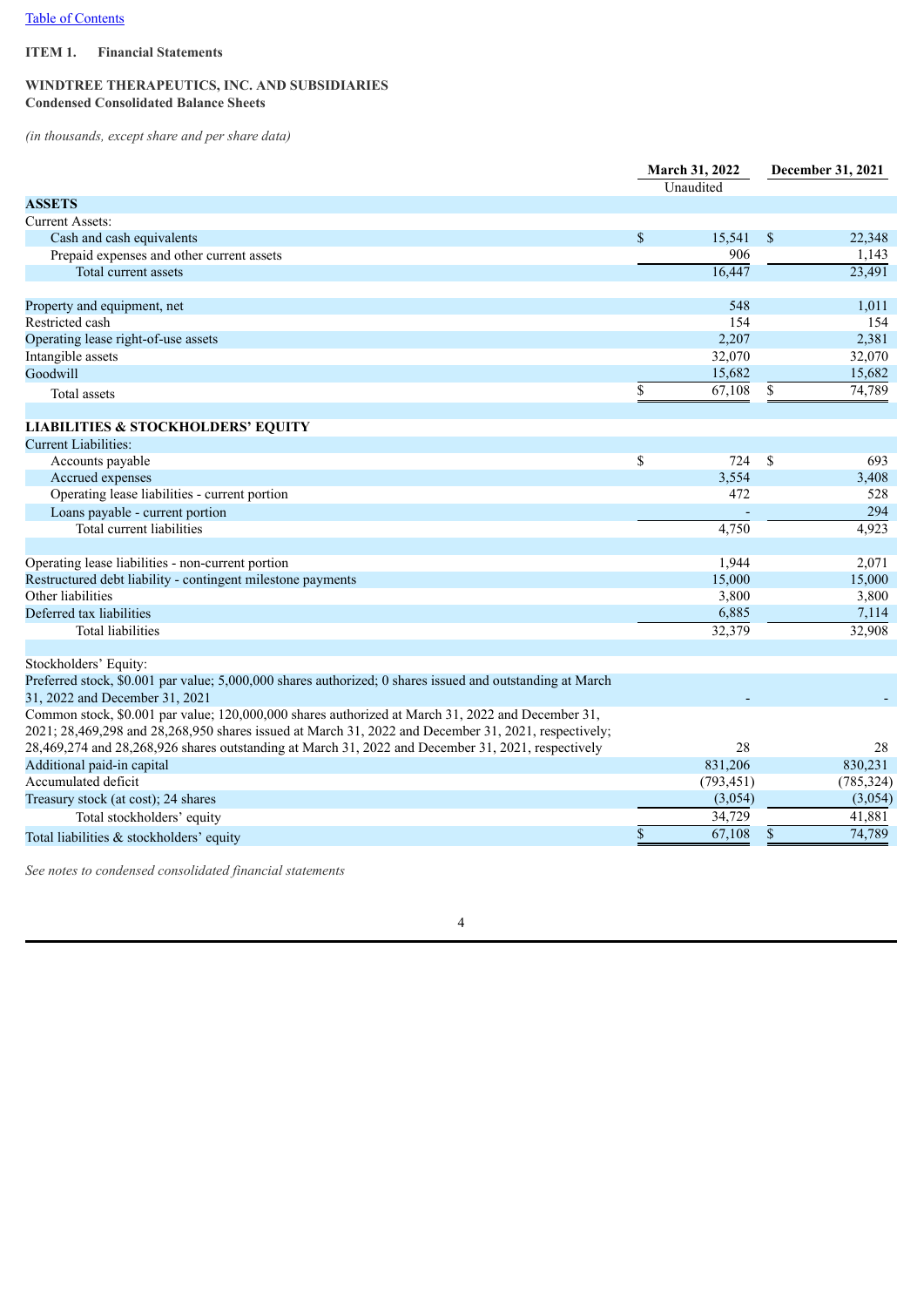# <span id="page-5-0"></span>**WINDTREE THERAPEUTICS, INC. AND SUBSIDIARIES Condensed Consolidated Statements of Operations**

(Unaudited)

*(in thousands, except per share data)*

|                                                      | <b>Three Months Ended</b><br>March 31, |         |  |
|------------------------------------------------------|----------------------------------------|---------|--|
|                                                      | 2022                                   | 2021    |  |
|                                                      |                                        |         |  |
| Expenses:                                            | \$                                     |         |  |
| Research and development                             | 5,345<br><sup>\$</sup>                 | 4,410   |  |
| General and administrative                           | 2,988                                  | 4,669   |  |
| Total operating expenses                             | 8,333                                  | 9,079   |  |
| <b>Operating loss</b>                                | (8, 333)                               | (9,079) |  |
| Other income (expense):                              |                                        |         |  |
| Interest income                                      |                                        | 50      |  |
| Interest expense                                     | (13)                                   | (41)    |  |
| Other income, net                                    | 218                                    | 109     |  |
| Total other income, net                              | 206                                    | 118     |  |
| Net loss                                             | (8,127)<br><sup>\$</sup>               | (8,961) |  |
| Net loss per common share                            |                                        |         |  |
| Basic and diluted                                    | \$<br>$(0.29)$ \$                      | (0.51)  |  |
|                                                      |                                        |         |  |
| Weighted average number of common shares outstanding |                                        |         |  |
| Basic and diluted                                    | 28,295                                 | 17,695  |  |
|                                                      |                                        |         |  |

*See notes to condensed consolidated financial statements*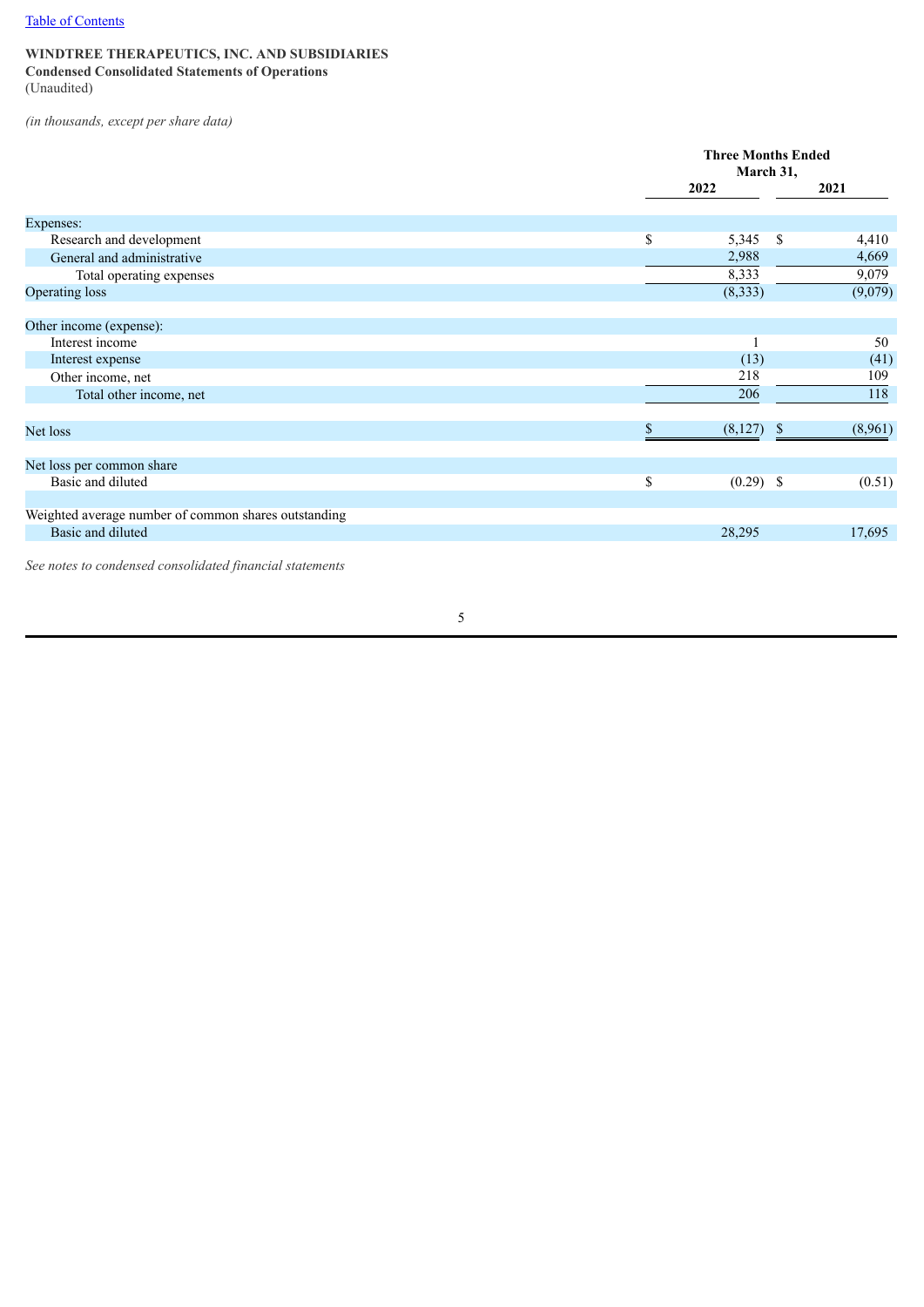# <span id="page-6-0"></span>**WINDTREE THERAPEUTICS, INC. AND SUBSIDIARIES**

**Condensed Consolidated Statements of Changes in Stockholders' Equity** (Unaudited)

*(in thousands)*

|                                                                                  | <b>Common Stock</b> |              |        |              |                                         |              | <b>Treasury Stock</b>         |               |            |                       |              |               |              |
|----------------------------------------------------------------------------------|---------------------|--------------|--------|--------------|-----------------------------------------|--------------|-------------------------------|---------------|------------|-----------------------|--------------|---------------|--------------|
|                                                                                  | <b>Shares</b>       |              | Amount |              | <b>Additional</b><br>Paid-in<br>Capital |              | Accumulated<br><b>Deficit</b> | <b>Shares</b> |            |                       | Amount       |               | <b>Total</b> |
| <b>Balance - December 31, 2020</b>                                               | 16,922              | $\mathbb{S}$ | 17     | $\mathbb{S}$ | 790,277                                 | $\mathbb{S}$ | (717,688)                     |               | $\sim$     | $\mathbb{S}$          | $(3,054)$ \$ |               | 69,552       |
| Net loss                                                                         |                     |              |        |              |                                         |              | (8,961)                       |               |            |                       |              |               | (8,961)      |
| Issuance of common stock and common stock                                        |                     |              |        |              |                                         |              |                               |               |            |                       |              |               |              |
| warrants, net of issuance costs                                                  | 9,230               |              | 9      |              | 27,381                                  |              |                               |               |            |                       |              |               | 27,390       |
| Stock-based compensation expense                                                 |                     |              |        |              | 2,443                                   |              |                               |               |            |                       |              |               | 2,443        |
| Issuance of common stock, ATM Program, net of                                    |                     |              |        |              |                                         |              |                               |               |            |                       |              |               |              |
| issuance costs                                                                   | 105                 |              |        |              | 570                                     |              |                               |               |            |                       |              |               | 570          |
| Issuance of common stock warrants, equity<br>consideration for service agreement |                     |              |        |              | 494                                     |              |                               |               |            |                       |              |               | 494          |
| <b>Balance - March 31, 2021</b>                                                  | 26,257              | $\mathbb{S}$ | 26     | \$           | 821,165                                 | $\mathbb{S}$ | (726, 649)                    |               | ٠          | $\mathbb{S}$          | (3,054)      | -S            | 91,488       |
|                                                                                  | <b>Common Stock</b> |              |        |              |                                         |              |                               |               |            | <b>Treasury Stock</b> |              |               |              |
|                                                                                  | <b>Shares</b>       |              | Amount |              | <b>Additional</b><br>Paid-in<br>Capital |              | Accumulated<br><b>Deficit</b> | <b>Shares</b> |            |                       | Amount       |               | <b>Total</b> |
| Balance - December 31, 2021                                                      | 28,269              | $\mathbb{S}$ | 28     | \$           | 830,231                                 | \$           | (785, 324)                    |               | $\sim 100$ | $\mathbb{S}$          | (3,054)      | -\$           | 41,881       |
| Net loss                                                                         |                     |              |        |              |                                         |              | (8,127)                       |               |            |                       |              |               | (8,127)      |
| Stock-based compensation expense                                                 |                     |              |        |              | 770                                     |              |                               |               |            |                       |              |               | 770          |
| Issuance of common stock, ATM Program, net of                                    |                     |              |        |              |                                         |              |                               |               |            |                       |              |               |              |
| issuance costs                                                                   | 200                 |              |        |              | 205                                     |              |                               |               |            |                       |              |               | 205          |
| <b>Balance - March 31, 2022</b>                                                  | 28,469              | $\mathbb{S}$ | 28     | \$           | 831,206                                 | \$           | (793, 451)                    |               | ٠          | $\mathbb{S}$          | (3,054)      | $\mathcal{S}$ | 34,729       |

*See notes to condensed consolidated financial statements*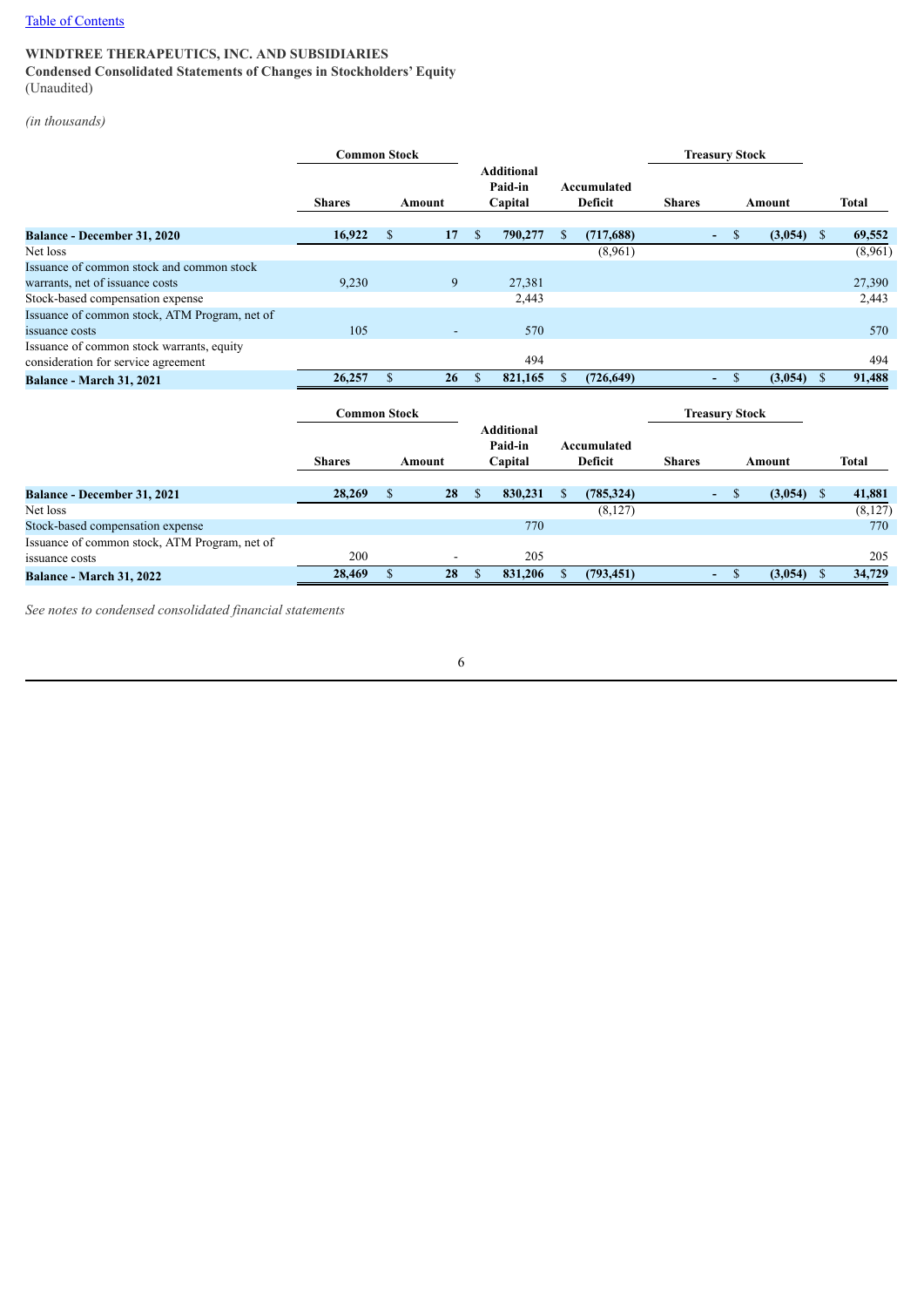# <span id="page-7-0"></span>**WINDTREE THERAPEUTICS, INC. AND SUBSIDIARIES Condensed Consolidated Statements of Cash Flows**

(Unaudited)

*(in thousands)*

|                                                                             | <b>Three Months Ended</b><br>March 31, |              |              |         |
|-----------------------------------------------------------------------------|----------------------------------------|--------------|--------------|---------|
|                                                                             |                                        | 2022         |              | 2021    |
| Cash flows from operating activities:                                       |                                        |              |              |         |
| Net loss                                                                    | \$                                     | $(8,127)$ \$ |              | (8,961) |
| Adjustments to reconcile net loss to net cash used in operating activities: |                                        |              |              |         |
| Depreciation and amortization                                               |                                        | 466          |              | 45      |
| Stock-based compensation                                                    |                                        | 770          |              | 2,443   |
| Non-cash lease expense                                                      |                                        | 174          |              | 170     |
| Non-cash expense related to equity consideration for a service agreement    |                                        |              |              | 494     |
| Unrealized gain on foreign exchange rate changes                            |                                        | (236)        |              | (109)   |
| Changes in assets and liabilities:                                          |                                        |              |              |         |
| Prepaid expenses and other current assets                                   |                                        | 239          |              | 337     |
| Accounts payable                                                            |                                        | 31           |              | (222)   |
| Accrued expenses                                                            |                                        | 151          |              | (69)    |
| Operating lease liabilities                                                 |                                        | (183)        |              | (176)   |
| Net cash used in operating activities                                       |                                        | (6, 715)     |              | (6,048) |
| Cash flows from investing activities:                                       |                                        |              |              |         |
| Purchase of property and equipment                                          |                                        | (3)          |              |         |
| Net cash used in investing activities                                       |                                        | (3)          |              |         |
|                                                                             |                                        |              |              |         |
| Cash flows from financing activities:                                       |                                        |              |              |         |
| Proceeds from issuance of common stock and warrants, net of issuance costs  |                                        |              |              | 27,390  |
| Proceeds from ATM Program, net of issuance costs                            |                                        | 205          |              | 570     |
| Principal payments on loans payable                                         |                                        | (294)        |              | (352)   |
| Net cash (used in) provided by financing activities                         |                                        | (89)         |              | 27,608  |
| Net (decrease) increase in cash, cash equivalents, and restricted cash      |                                        | (6,807)      |              | 21,560  |
| Cash, cash equivalents, and restricted cash - beginning of period           |                                        | 22,502       |              | 17,084  |
| Cash, cash equivalents, and restricted cash - end of period                 | \$                                     | 15,695       | $\mathbb{S}$ | 38,644  |
| Operating lease liabilities arising from obtaining right-of-use assets      | \$                                     |              | \$           | 2,000   |
|                                                                             |                                        |              |              |         |

*See notes to condensed consolidated financial statements*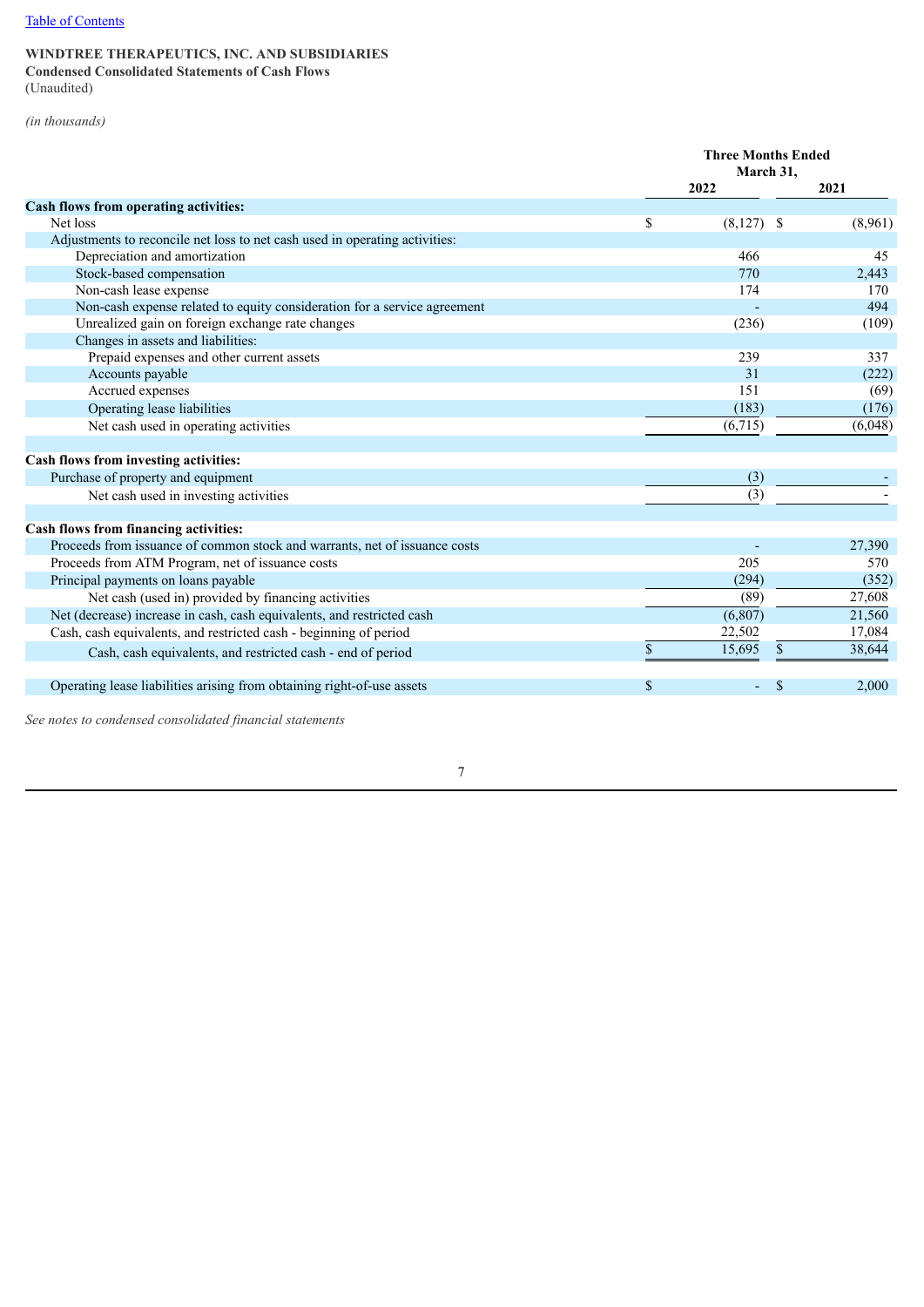# <span id="page-8-0"></span>**Notes to Condensed Consolidated Financial Statements (unaudited)**

# **Note 1 – The Company and Description of Business**

We are a clinical-stage biopharmaceutical company focused on the development of novel therapeutics intended to address significant unmet medical needs in important acute care markets. Our development programs are primarily focused on the treatment of acute cardiovascular diseases and secondarily on acute pulmonary diseases. Our lead product candidate, istaroxime, is a first-in-class, dual-acting agent being developed to improve cardiac function in patients with acute heart failure, or AHF, with a potentially differentiated safety profile from existing treatments. Istaroxime demonstrated significant improvement in both diastolic and systolic aspects of cardiac function and was generally well tolerated in three Phase 2 clinical trials. Istaroxime has been granted Fast Track designation for the treatment of AHF by the U.S. Food and Drug Administration, or FDA. Based on the profile observed in our Phase 2 clinical studies in AHF, where istaroxime significantly improved cardiac function and systolic blood pressure in acute decompensated heart failure patients, we initiated a Phase 2 global clinical study to evaluate istaroxime for the treatment of early cardiogenic shock (Society for Cardiovascular Angiography and Interventions Stage B shock), a severe form of heart failure characterized by very low blood pressure and risk for hypoperfusion to critical organs. We recently completed this Phase 2 global clinical study of istaroxime and, in April 2022, we announced positive topline results with istaroxime in raising systolic blood pressure, the critical clinical objective in treating patients in cardiogenic shock. Further details of the study results are planned to be presented at the European Society of Cardiology Heart Failure meeting in late May 2022.

Our heart failure cardiovascular portfolio also includes sarco endoplasmic reticulum Ca2+ -ATPase 2a, or SERCA2a, activators which activate SERCA2a. This research program is evaluating these preclinical product candidates, including oral and intravenous SERCA2a activator heart failure compounds. As potential oral agents, these candidates would be developed for chronic heart failure. In addition, our cardiovascular drug product candidates include rostafuroxin, a novel product candidate for the treatment of hypertension in patients with a specific genetic profile. We are pursuing potential licensing arrangements and/or other strategic partnerships and do not intend to advance this product candidate without securing such an arrangement or partnership.

Our pulmonary product candidate portfolio consists of a KL4 surfactant platform to address a range of serious respiratory conditions in children and adults. KL4 surfactant has been in development as a liquid instillate for noninvasive delivery as an aerosol. In September 2020, the FDA accepted our investigational new drug application for an open-label Phase 2 pilot study to assess safety and tolerability in the COVID-19 acute respiratory distress syndrome, or ARDS, population and the ability of our KL4 surfactant liquid instillate to impact key respiratory parameters in the treatment of lung injury and ARDS resulting from severe acute respiratory syndrome coronavirus 2, or SARS-CoV-2, the causative agent in novel coronavirus, or COVID-19, infections. In January 2022, we completed enrollment of 20 patients in our Phase 2 study of lucinactant (KL4 surfactant) for patients with severe COVID-19 associated ARDS and lung injury. The study demonstrated that intratracheal administration of reconstituted lyophilized lucinactant was generally safe and well tolerated. Lucinactant was safely administered to critically ill, mechanically ventilated patients with severe COVID-19 associated ARDS. Oxygenation and other physiological parameters were stable to improved after dosing, supporting the feasibility of this treatment approach to develop a potential treatment for critically ill patients with ARDS due to COVID-19 or other causes.

Previously, we were also developing AEROSURF (lucinactant for inhalation), a novel drug/medical device combination product for noninvasive delivery of aerosolized KL4 surfactant using our aerosol delivery system, or ADS, technology for the treatment of respiratory distress syndrome in premature infants. We suspended all internal AEROSURF clinical activities in November 2020, because istaroxime, our lead product candidate, has become our primary focus for investment and execution as we believe development of istaroxime represents a greater value opportunity for us and our stockholders than development of KL4 surfactant. Since completing our Phase 2 study of lucinactant (KL4 surfactant) for patients with severe COVID-19 associated ARDS and lung injury in January 2022, in order to preserve resources for the highest priority programs, we began to reduce costs that were not already transferred to our licensee in Asia, Lee's Pharmaceutical (HK) Ltd., or Lee's (HK), under the terms of our License, Development and Commercialization Agreement between us and Lee's (HK) dated as of June 12, 2017, as amended, or the Asia License Agreement. These costs include certain reductions in headcount dedicated to KL4 surfactant and the decommissioning of both our analytical and technical support laboratory, which previously conducted release testing of active pharmaceutical ingredients and supportive research for our lyophilized and aerosolized KL4 surfactant, and our medical device development laboratory, which was previously used to conduct development activities and testing for our ADS technologies. To support the future development of our KL4 surfactant platform in markets outside of Asia, including the U.S., we are pursuing one or more licensing transactions.

Our ability to advance our development programs is dependent upon our ability to secure additional capital in both the near and long-term, through public or private securities offerings; through potential strategic opportunities, including licensing agreements, drug product development, and marketing collaboration arrangements, pharmaceutical research cooperation arrangements, or other similar transactions in geographic markets, including the U.S., and/or through potential grants and other funding commitments from U.S. government agencies, in each case, if available. We have engaged with potential counterparties in various markets and will continue to pursue non-dilutive sources of capital as well as potential private and public securities offerings. There can be no assurance, however, that we will be able to identify and enter into public or private securities offerings on acceptable terms and in amounts sufficient to meet our needs or qualify for non-dilutive funding opportunities under any grant programs sponsored by U.S. government agencies, private foundations, and/or leading academic institutions, or identify and enter into any strategic transactions that will provide the additional capital that we will require. If none of these alternatives is available, or if available, we are unable to raise sufficient capital through such transactions, we potentially could be forced to limit or cease our development activities, which would have a material adverse effect on our business, financial condition, and results of operations.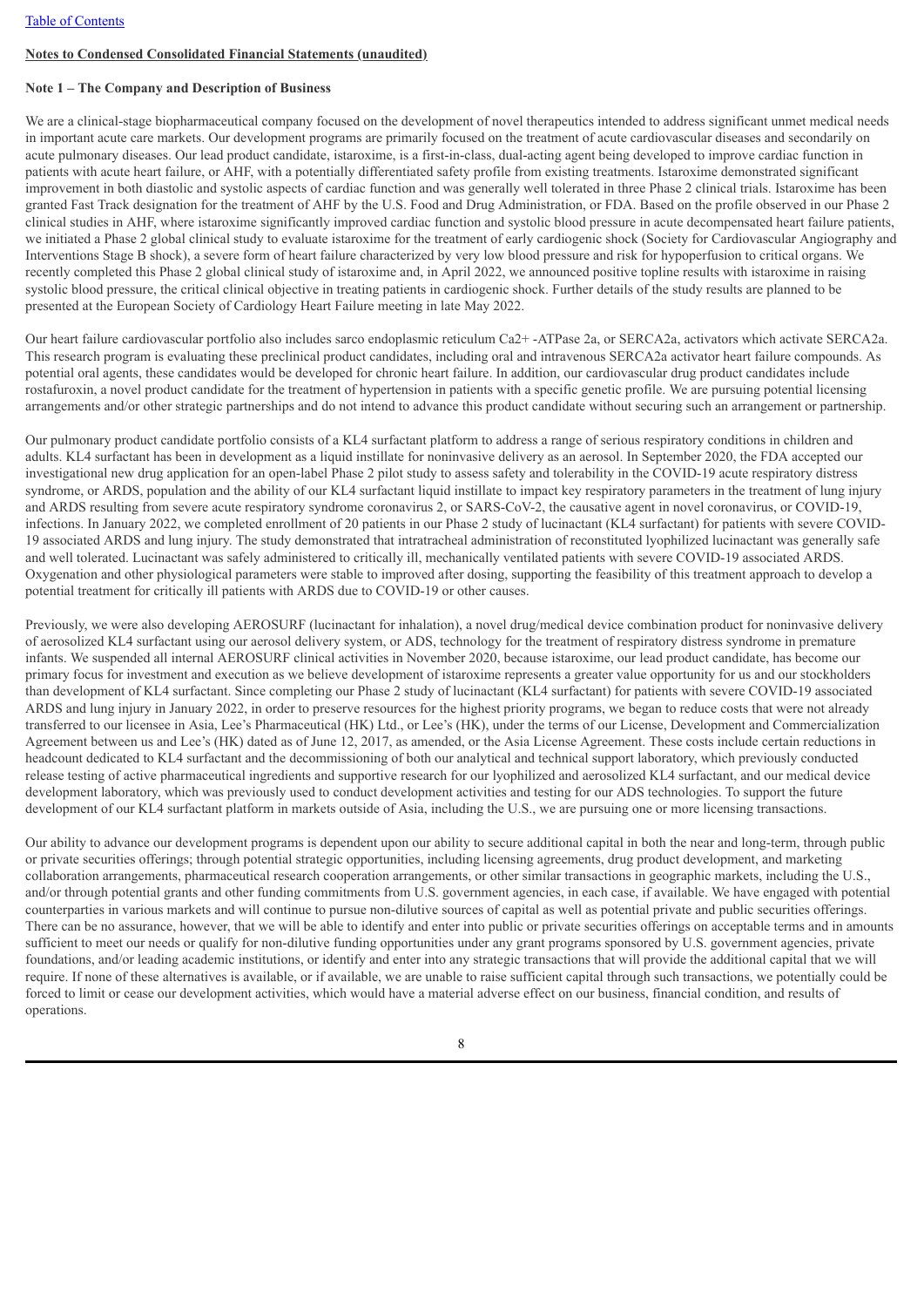The reader is referred to, and encouraged to read in its entirety, "Item 1 – Business" in our Annual Report on Form 10-K for the year ended December 31, 2021 that we filed with the Securities and Exchange Commission, or the SEC, on March 31, 2022, which contains a discussion of our business and business plans, as well as information concerning our proprietary technologies and our current and planned development programs.

#### **Note 2 – Basis of Presentation**

The interim unaudited condensed consolidated financial statements are prepared in accordance with accounting principles generally accepted in the U.S., or US GAAP, for interim financial information in accordance with the instructions to Form 10-Q and include accounts of Windtree Therapeutics, Inc. and its wholly owned subsidiaries. Accordingly, they do not include all of the information and footnotes required by US GAAP for complete consolidated financial statements. Intercompany balances and transactions have been eliminated in consolidation. All adjustments (consisting of normally recurring accruals) considered for fair presentation have been included. Operating results for the three months ended March 31, 2022 are not necessarily indicative of the results that may be expected for the year ending December 31, 2022. There have been no changes to our significant accounting policies since December 31, 2021. The accompanying interim unaudited condensed consolidated financial statements should be read in conjunction with our annual audited consolidated financial statements and related notes as of and for the year ended December 31, 2021 contained in our Annual Report on Form 10-K for the year ended December 31, 2021.

#### **Note 3 – Liquidity Risks and Management's Plans**

We are subject to risks common to companies in the biotechnology industry, including but not limited to, the need for additional capital, risks of failure of preclinical and clinical studies, the need to obtain marketing approval and reimbursement for any drug product candidate that we may identify and develop, the need to successfully commercialize and gain market acceptance of our product candidates, dependence on key personnel, protection of proprietary technology, compliance with government regulations, development of technological innovations by competitors, and risks associated with our international locations and activities abroad, including but not limited to having foreign suppliers, manufacturers, and clinical sites in support of our development activities.

We have incurred net losses since inception. Our net loss was \$8.1 million and \$9.0 million, respectively, for the three-month periods ended March 31, 2022 and 2021. We expect to continue to incur operating losses for at least the next several years. As of March 31, 2022, we had an accumulated deficit of \$793.5 million. Our future success is dependent on our ability to fund and develop our product candidates, and ultimately upon our ability to attain profitable operations. We have devoted substantially all of our financial resources and efforts to research and development and general and administrative expense to support such research and development. Net losses and negative cash flows have had, and will continue to have, an adverse effect on our stockholders' equity and working capital, and accordingly, our ability to execute our future operating plans.

We are party to an At-The-Market Offering Agreement with Ladenburg Thalmann & Co. Inc., or Ladenburg, pursuant to which we may offer and sell, from time to time at our sole discretion, up to a maximum of \$10.0 million of shares of our common stock through Ladenburg as agent and/or principal through an at-the-market program, or the ATM Program. For the three months ended March 31, 2022, we sold 200,348 shares of our common stock under the ATM Program resulting in aggregate gross and net proceeds to us of approximately \$0.2 million (see, Note 8 – Stockholders' Equity). During April 2022, we sold 936,898 shares of our common stock under the ATM Program resulting in aggregate gross proceeds to us of approximately \$1.1 million and net proceeds of approximately \$1.0 million (see, Note 11 – Subsequent Events).

As of March 31, 2022, we had cash and cash equivalents of \$15.5 million and current liabilities of \$4.8 million. As of May 5, 2022, we believe that we have sufficient resources available to support our development activities and business operations and satisfy our obligations into the first quarter of 2023. We do not have sufficient cash and cash equivalents as of the date of this Quarterly Report on Form 10-Q to support our operations for at least the 12 months following the date that the financial statements are issued. These conditions raise substantial doubt about our ability to continue as a going concern through 12 months after the date that the financial statements are issued.

To alleviate the conditions that raise substantial doubt about our ability to continue as a going concern, management plans to secure additional capital, potentially through a combination of public or private securities offerings and strategic transactions, including potential licensing arrangements, alliances, and drug product collaborations focused on specified geographic markets; however, none of these alternatives are committed at this time. There can be no assurance that we will be successful in obtaining sufficient funding on terms acceptable to us to fund continuing operations, if at all, or identify and enter into any strategic transactions that will provide the capital that we will require. If none of these alternatives is available, or if available, we are unable to raise sufficient capital through such transactions, we will not have sufficient cash resources and liquidity to fund our business operations for at least the next 12 months following the date that the financial statements are issued. Further, if the market price of our common stock should remain below \$1.00 for 30 consecutive business days, we would be out of compliance with the requirements for continued listing on Nasdaq and would be subject to potential delisting. If we were then unable to re-achieve compliance with the Nasdaq listing requirements within 180 days after receipt of a delisting notice, we would be subject to delisting, which likely would further impair the liquidity and value of our common stock. The failure to obtain sufficient capital on acceptable terms when needed would have a material adverse effect on our business, results of operations, and financial condition. Accordingly, management has concluded that substantial doubt exists with respect to our ability to continue as a going concern through 12 months after the issuance of the accompanying financial statements.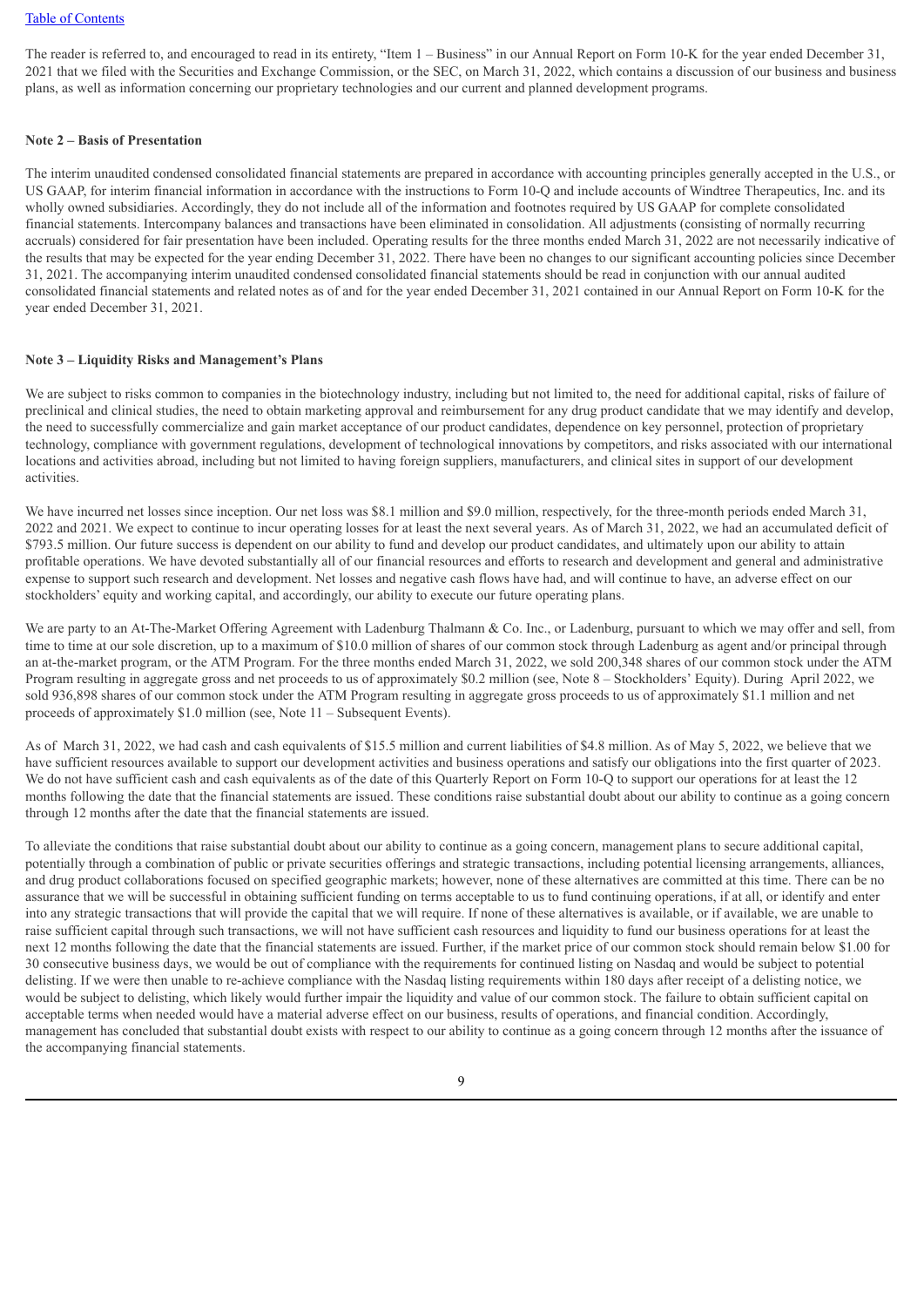The accompanying condensed consolidated financial statements have been prepared on a going concern basis, which contemplates the realization of assets and satisfaction of liabilities in the normal course of business, and do not include any adjustments relating to recoverability and classification of recorded asset amounts or the amounts and classification of liabilities that might be necessary should we be unable to continue as a going concern.

#### **Note 4 – Summary of Significant Accounting Policies**

#### **Principles of Consolidation**

The interim unaudited condensed consolidated financial statements are prepared in accordance with US GAAP and include accounts of Windtree Therapeutics, Inc. and its wholly owned subsidiaries, CVie Investments Limited and its wholly owned subsidiary, CVie Therapeutics Limited; and a presently inactive subsidiary, Discovery Laboratories, Inc. (formerly known as Acute Therapeutics, Inc.).

#### **Goodwill and Intangible Assets**

We record acquired identified intangibles, which includes intangible assets (such as goodwill and other intangibles), based on estimated fair value. The acquired in-process research and development, or IPR&D, assets are considered indefinite-lived intangible assets until completion or abandonment of the associated research and development efforts. IPR&D is not amortized but reviewed for impairment at least annually, or when events or changes in the business environment indicate the carrying value may be impaired. During the three months ended March 31, 2022 and 2021, no events or changes in circumstances occurred indicating that our IPR&D intangible assets were more likely than not impaired.

Goodwill represents the excess of the purchase price over the fair value of assets acquired and liabilities assumed in a business combination and is not amortized. It is reviewed for impairment at least annually or when events or changes in the business environment indicate that its carrying value may be impaired. Our company consists of one reporting unit. In order to perform the quantitative goodwill impairment test, we compare the estimated fair value of our reporting unit to its carrying value. If the fair value exceeds the carrying value, no further evaluation is required, and no impairment exists. If the carrying value exceeds the fair value, the difference between the carrying value and the fair value is recorded as an impairment loss, the amount of which may not exceed the total amount of goodwill. When performing our annual goodwill impairment assessment as of December 1, 2021, we estimated the fair value of our reporting unit based upon the quoted market price and related market capitalization of our common stock, adjusted for an estimated control premium. Based on the quantitative test performed, we determined that the fair value of our reporting unit exceeded its carrying value and no impairment loss was recognized as of December 31, 2021.

Throughout the year, we consider whether any events or changes in the business environment have occurred which indicate that goodwill may be impaired. For example, a significant decline in our share price and market capitalization may suggest that the fair value of our reporting unit has fallen below its carrying amount, indicating that an interim goodwill impairment test is required. Accordingly, we monitor changes in our share price during interim periods between annual impairment tests and consider overall stock market conditions, the underlying reasons for the decline in our share price, the significance of the decline, and the duration of time that our securities have been trading at a lower value. We have experienced a declining trend in the closing share price of our common stock following the announcement of positive topline results in our Phase 2 global clinical study of istaroxime for the treatment of early cardiogenic shock. While this trend began prior to the filing of this Quarterly Report on Form 10-Q for the quarter ended March 31, 2022, we believe that the sale during April 2022 of 936,898 shares of our common stock under the ATM Program at a weighted average price per share of \$1.13 corroborated our conclusions that there were no impairment indicators for goodwill as of March 31, 2022. However, if our share price does not improve during the remainder of the second quarter of 2022, our reporting unit may be at risk for future impairment in the near term.

The following table represents identifiable intangible assets as of March 31, 2022 and December 31, 2021:

| <i>(in thousands)</i>       |   | March 31,<br>2022 | December 31,<br>2021 |
|-----------------------------|---|-------------------|----------------------|
| Istaroxime drug candidate   | S | 22,340            | 22,340               |
| Rostafuroxin drug candidate |   | 9,730             | 9,730                |
| Intangible assets           |   | 32,070            | 32,070               |
|                             |   |                   |                      |
| Goodwill                    | C | 15,682            | 15,682               |

#### **Foreign Currency Transactions**

The functional currency for our foreign subsidiaries is U.S. Dollars. We remeasure monetary assets and liabilities that are not denominated in the functional currency at exchange rates in effect at the end of each period. Gains and losses from the remeasurement of foreign currency transactions are recognized in other income, net. Foreign currency transactions resulted in gains of approximately \$0.2 million and \$0.1 million for the three-month periods ended March 31, 2022 and 2021, respectively.

#### **Use of Estimates**

The preparation of financial statements in conformity with US GAAP requires management to make estimates and assumptions that affect the reported amounts of assets and liabilities, including intangible assets and goodwill, at the date of the financial statements and the reported amounts of expenses during the reporting period. Actual results could differ from those estimates.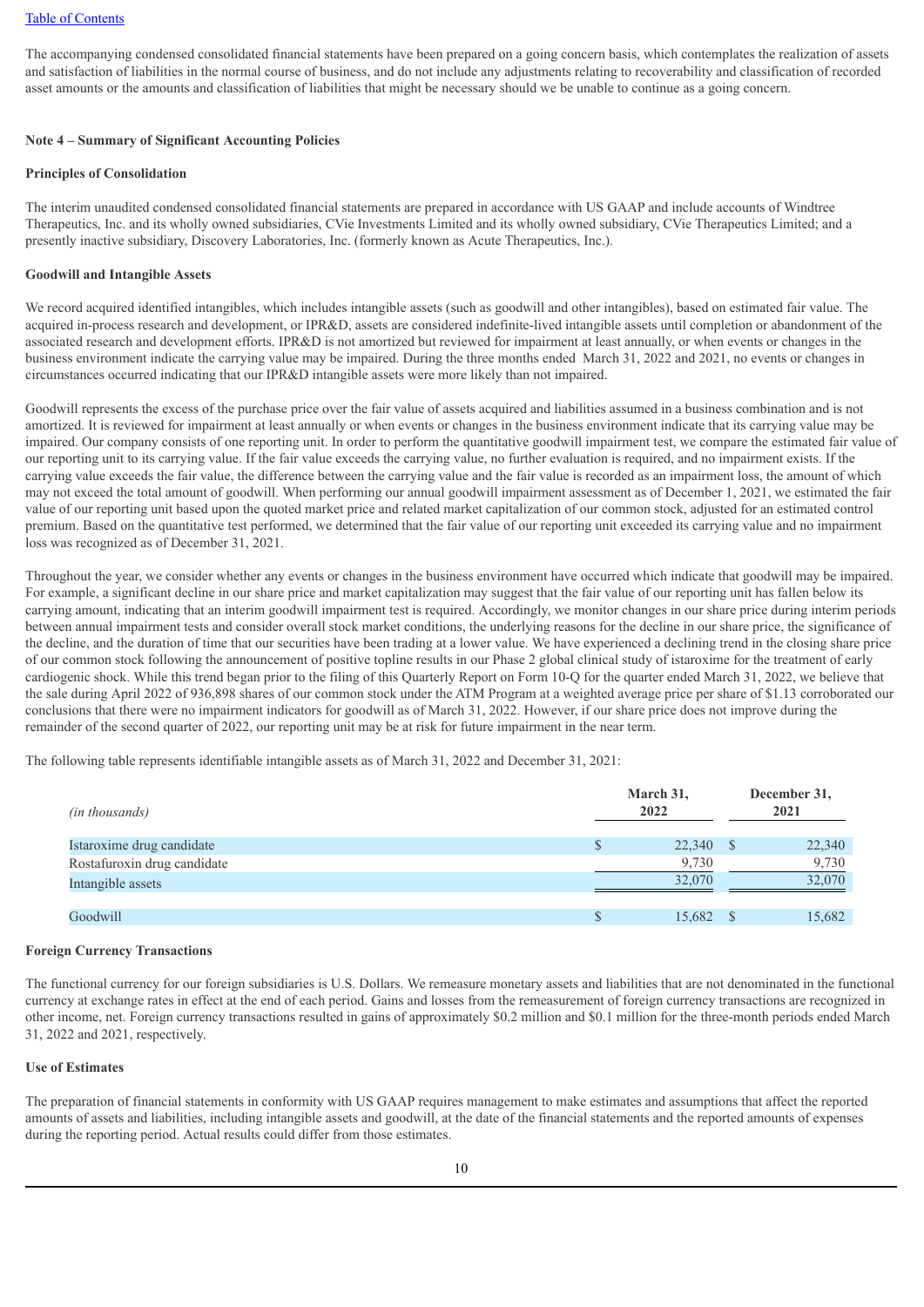# **Cash and Cash Equivalents**

Cash and cash equivalents are held at domestic and foreign financial institutions and consist of liquid investments, money market funds, and U.S. Treasury notes with a maturity from date of purchase of 90 days or less that are readily convertible into cash.

#### **Severance**

In January 2022, in order to focus our resources on the development of our istaroxime pipeline, we began to reduce costs related to KL4 surfactant that were not already transferred to our licensee in Asia, Lee's (HK), under the terms of the Asia License Agreement. These costs include certain reductions in headcount dedicated to KL4 surfactant and the decommissioning of both our analytical and technical support laboratory, which previously conducted release testing of APIs and supportive research for our lyophilized and aerosolized KL4 surfactant, and our medical device development laboratory, which was previously used to conduct development activities and testing for our ADS technologies. In February 2022, management communicated its commitment to provide severance payments to impacted employees, provided that they remain employed with us through their expected termination dates. The total severance cost for impacted employees is approximately \$0.4 million, which is being ratably accrued over the expected service periods of the employees, and is expected to be paid ratably through September 30, 2022. We incurred \$0.3 million of expense related to these severance arrangements during the three months ended March 31, 2022, which is included in research and development expense. The related liability as of March 31, 2022 is also \$0.3 million and is included as part of accrued expenses.

## **Property and Equipment**

Property and equipment are recorded at cost and depreciated using the straight-line method over the estimated useful lives of the assets (generally three to ten years). Leasehold improvements are amortized over the shorter of the estimated useful lives or the remaining term of the lease. Repairs and maintenance costs are charged to expense as incurred.

During the first quarter of 2021, we determined that certain manufacturing and laboratory equipment assets related to the KL4 surfactant platform would be abandoned by March 31, 2022. We accelerated depreciation of these assets during the first quarter, resulting in \$0.4 million of additional depreciation expense for the three months ended March 31, 2022. The assets are recorded at their estimated salvage value as of March 31, 2022.

## **Restructured Debt Liability – Contingent Milestone Payment**

In conjunction with the November 2017 restructuring and retirement of long-term debt (*see*, Note 7 – Restructured Debt Liability), we have established a \$15.0 million long-term liability for contingent milestone payments potentially due under the Exchange and Termination Agreement dated as of October 27, 2017, or the Exchange and Termination Agreement, between ourselves and affiliates of Deerfield Management Company L.P., or Deerfield. The liability has been recorded at full value of the contingent milestones and will continue to be carried at full value until the milestones are achieved and paid or milestones are not achieved and the liability is written off as a gain on debt restructuring.

## **Research and Development**

We track direct research and development expenses by preclinical and clinical programs, which include third-party costs such as contract research organization, consulting, and clinical trial costs. We do not allocate indirect research and development expenses, which include product development and manufacturing expenses and clinical, medical, and regulatory operations expenses, to specific programs. Indirect research and development expenses include personnel, facilities, manufacturing and quality operations, pharmaceutical and device development, research, regulatory, and medical affairs. Research and development costs are charged to operations as incurred in accordance with Financial Accounting Standards Board, or FASB, Accounting Standards Codification, or ASC, Topic 730, Research and Development.

## **Income Taxes**

We account for income taxes in accordance with ASC Topic 740, Accounting for Income Taxes, which requires the recognition of deferred tax liabilities and assets for the expected future tax consequences of temporary differences between financial statement carrying amounts and the tax basis of assets and liabilities.

We use a recognition threshold and measurement attribute for the financial statement recognition and measurement of a tax position taken or expected to be taken in a tax return. Because we have never realized a profit, management has fully reserved the net deferred tax asset since realization is not assured.

## **Net Loss per Common Share**

Basic net loss per common share is computed by dividing net loss by the weighted average number of common shares outstanding for the period. Diluted net loss per common share is computed by giving effect to all potentially dilutive securities outstanding for the period. As of March 31, 2022 and 2021, the number of shares of common stock potentially issuable upon the exercise of certain stock options and warrants was 21.4 million and 19.9 million shares, respectively. For the three months ended March 31, 2022 and 2021, all potentially dilutive securities were anti-dilutive and therefore have been excluded from the computation of diluted net loss per share.

We do not have any components of other comprehensive (loss) income.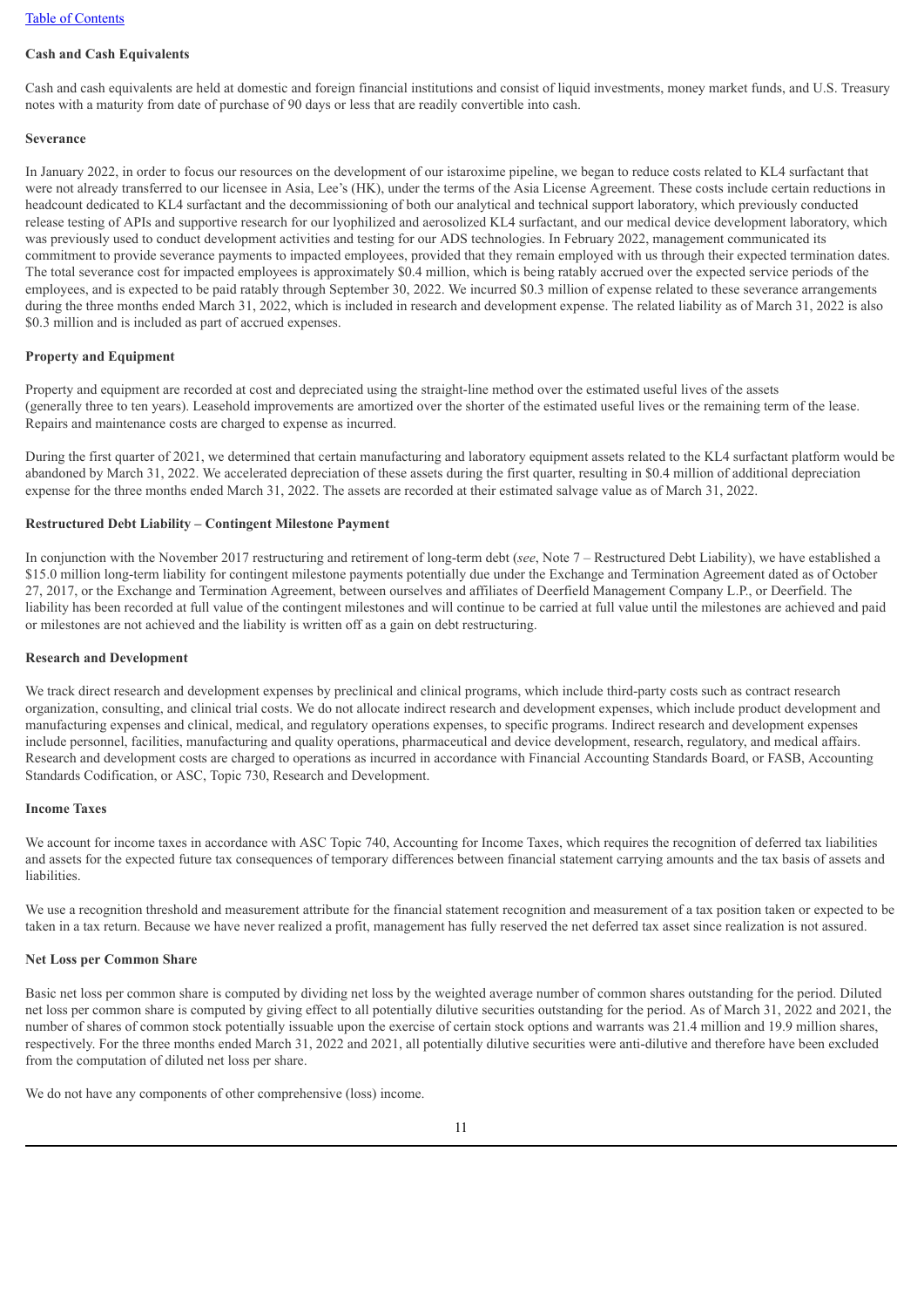# **COVID-19**

The COVID-19 pandemic continues to evolve, and we continue to closely monitor its impact on our business and operations, including its continued impact on our clinical development plans and timelines, and financial condition. There has been intermittent impact of the pandemic in differing geographies, and there may be continued impact, particularly in light of the surge of new COVID-19 cases relating to new variants. As of the date of the issuance of this Quarterly Report on Form 10-Q, our operations, capital and financial resources, and overall liquidity position and outlook have been impacted by COVID-19, primarily due to delays experienced in our operations, including in clinical study initiation and enrollment. The extended timelines have required us to expend more of our capital resources than planned to achieve our projected milestones. For example, our Phase 2 study of istaroxime for early cardiogenic shock in heart failure patients experienced delays in trial initiation and enrollment in 2021. The full extent, duration, or impact that the COVID-19 pandemic will have, directly or indirectly, on our financial condition and operations, including ongoing and planned clinical trials, will depend on future developments that are highly uncertain and cannot be accurately predicted. These potential future developments include new information that may emerge concerning the severity of the COVID-19 outbreak, the severity and transmissibility of new variants of the virus, information about any resurgences in one or more geographic locations where our current or intended clinical trial sites, our principal executive offices, research and development laboratories, or manufacturing facilities are located, and the actions taken to contain it or treat its impact, which may include, among others, the timing and extent of government reopening activities and the economic impact on local, regional, national, and international markets. In addition, regional impact and responses to the COVID-19 pandemic have affected where a clinical trial could be executed and how various elements of the clinical trial are performed. Going forward, the pandemic could also impact how monitoring/auditing of clinical trial sites and data occur. The maintenance, or strategic reimplementation, of mitigating COVID-19 measures in one or more geographic locations where our clinical trial sites, principal executive offices, research and development laboratories, or other facilities are located remains possible and if realized, we believe there could be further impact on the clinical development of our product candidates, which may include potential delays, halts, or modifications to our ongoing and planned trials in 2022 and beyond.

We are not aware of any specific event or circumstance that would require us to further update our estimates, judgments, or revise the carrying value of our assets or liabilities as of the date of issuance of these interim unaudited condensed consolidated financial statements. These estimates may change as new events occur and additional information is obtained.

#### **Note 5 – Fair Value Measurements**

Fair value is defined as the exchange price that would be received for an asset or paid to transfer a liability in the principal or most advantageous market for the asset or liability in an orderly transaction between market participants on the measurement date.

Valuation techniques used to measure fair value must maximize the use of observable inputs and minimize the use of unobservable inputs. The fair value hierarchy is based on three levels of inputs, of which the first two are considered observable and the last unobservable, as follows:

- Level  $1 -$ Quoted prices in active markets for identical assets and liabilities.
- Level 2 Inputs other than Level 1 that are observable, either directly or indirectly, such as quoted prices for similar assets or liabilities, quoted prices in markets that are not active, or other inputs that are observable or can be corroborated by observable market data for substantially the full term of the assets or liabilities.
- Level 3 Unobservable inputs that are supported by little or no market activity and that are significant to the fair value of the assets or **liabilities**

# **Fair Value on a Recurring Basis**

The tables below categorize assets measured at fair value on a recurring basis for the periods presented:

|                     | <b>Fair Value</b>    | Fair value measurement using |                                 |         |  |  |  |
|---------------------|----------------------|------------------------------|---------------------------------|---------|--|--|--|
| (in thousands)      | March 31,<br>2022    | Level 1                      | Level 2                         | Level 3 |  |  |  |
| Cash equivalents:   |                      |                              |                                 |         |  |  |  |
| Money market funds  | 14,104               | 14,104                       | \$.<br>$\overline{\phantom{a}}$ | S       |  |  |  |
| <b>Total Assets</b> | 14,104               | 14,104                       | $\overline{\phantom{0}}$        |         |  |  |  |
|                     | <b>Fair Value</b>    | Fair value measurement using |                                 |         |  |  |  |
| (in thousands)      | December 31,<br>2021 | Level 1                      | Level 2                         | Level 3 |  |  |  |
| Cash equivalents:   |                      |                              |                                 |         |  |  |  |
| Money market funds  | 21,104               | 21,104<br>S.                 | S<br>$\overline{\phantom{a}}$   | S       |  |  |  |
| <b>Total Assets</b> | 21,104               | 21,104                       | $\overline{\phantom{0}}$        |         |  |  |  |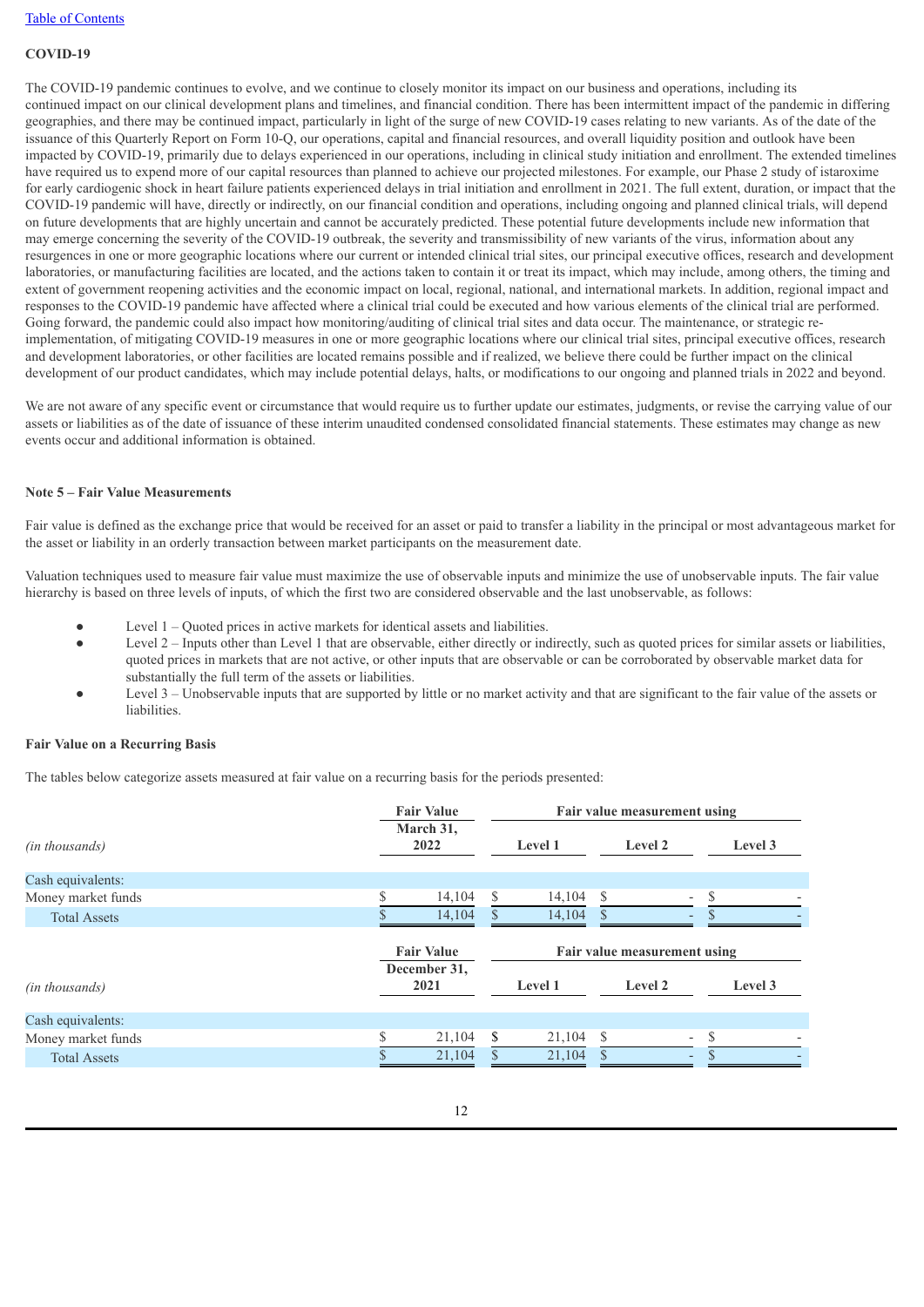#### **Note 6 – Loans Payable**

In June 2021, we entered into an insurance premium financing and security agreement with Bank Direct. Under the agreement, we financed \$1.3 million of certain premiums at a 3.37% annual interest rate. Payments of approximately \$147,000 are due monthly from July 2021 through March 2022. As of December 31, 2021, the outstanding principal of the loan was \$0.3 million. The balance of the loan was repaid during the first quarter of 2022.

In June 2020, we entered into an insurance premium financing and security agreement with Bank Direct Capital Finance, or Bank Direct. Under the agreement, we financed \$1.1 million of certain premiums at a 4.26% annual interest rate. Payments of approximately \$117,000 were due monthly from July 2020 through March 2021. The balance of the loan was repaid during the first quarter of 2021.

#### **Note 7 – Restructured Debt Liability**

On October 27, 2017, we and Deerfield entered into the Exchange and Termination Agreement pursuant to which (i) promissory notes evidencing a loan with affiliates of Deerfield Management Company L.P., or the Deerfield Loan, in the aggregate principal amount of \$25.0 million and (ii) warrants to purchase up to 8,333 shares of our common stock at an exercise price of \$2,360.40 per share held by Deerfield were cancelled in consideration for (i) a cash payment in the aggregate amount of \$2.5 million, (ii) 23,703 shares of common stock, representing 2% of fully-diluted shares outstanding (as defined in the Exchange and Termination Agreement) on the closing date, and (iii) the right to receive certain milestone payments based on achievement of specified AEROSURF development and commercial milestones, which, if achieved, could potentially total up to \$15.0 million. In addition, a related security agreement, pursuant to which Deerfield held a security interest in substantially all of our assets, was terminated. We established a \$15.0 million long-term liability for the contingent milestone payments potentially due to Deerfield under the Exchange and Termination Agreement (*see*, Note 4 – Summary of Significant Accounting Policies). The liability has been recorded at full value of the contingent milestones and will continue to be carried at full value until the milestones are achieved and paid or milestones are not achieved and the liability is written off as a gain on debt restructuring.

As of March 31, 2022 and December 31, 2021, the restructured debt liability balance was \$15.0 million.

# **Note 8 – Stockholders' Equity**

#### **March 2021 Public Offering**

On March 23, 2021, we entered into an underwriting agreement with Oppenheimer & Co. Inc. as representative for the several underwriters named therein, relating to a public offering, or the March 2021 Offering, of an aggregate of 9,230,500 units with each unit consisting of one share of common stock and a warrant, or the March 2021 Warrants. The March 2021 Warrants are immediately exercisable for shares of common stock at a price of \$3.60 per share and expire five years from the date of issuance. The shares of common stock and the March 2021 Warrants were immediately separable and were issued separately in the March 2021 Offering.

The closing of the March 2021 Offering occurred on March 25, 2021. The offering price to the public was \$3.25 per unit resulting in gross proceeds to us of \$30.0 million. After deducting underwriting discounts and commissions and estimated offering expenses payable by us, and excluding the proceeds, if any, from the exercise of the March 2021 Warrants issued pursuant to the March 2021 Offering, the net proceeds to us were approximately \$27.4 million.

We have determined that the appropriate accounting treatment under ASC 480, Distinguishing Liabilities from Equity, or ASC 480, is to classify the common stock and the March 2021 Warrants issued in the March 2021 Offering as equity. We have also determined that the March 2021 Warrants are not in their entirety a derivative under the scope of ASC 815, Derivatives and Hedging, or ASC 815, due to the scope exception under ASC 815-10-15-74, nor are there any material embedded derivatives that require separate accounting. We allocated the net proceeds from the March 2021 Offering based on the relative fair value of the common stock and the March 2021 Warrants.

## **At-The-Market Program**

On September 17, 2020, we entered into an At-The-Market Offering Agreement with Ladenburg, pursuant to which we may offer and sell, from time to time at our sole discretion, up to a maximum of \$10.0 million of shares of our common stock through Ladenburg as agent and/or principal through the ATM Program. When we issue sales notices to Ladenburg, we designate the maximum amount of shares to be sold by Ladenburg daily and the minimum price per share at which shares may be sold. Ladenburg may sell shares by any method permitted by law deemed to be an "at-the-market offering" as defined in Rule 415(a)(4) under the Securities Act of 1933, as amended, or in privately negotiated transactions.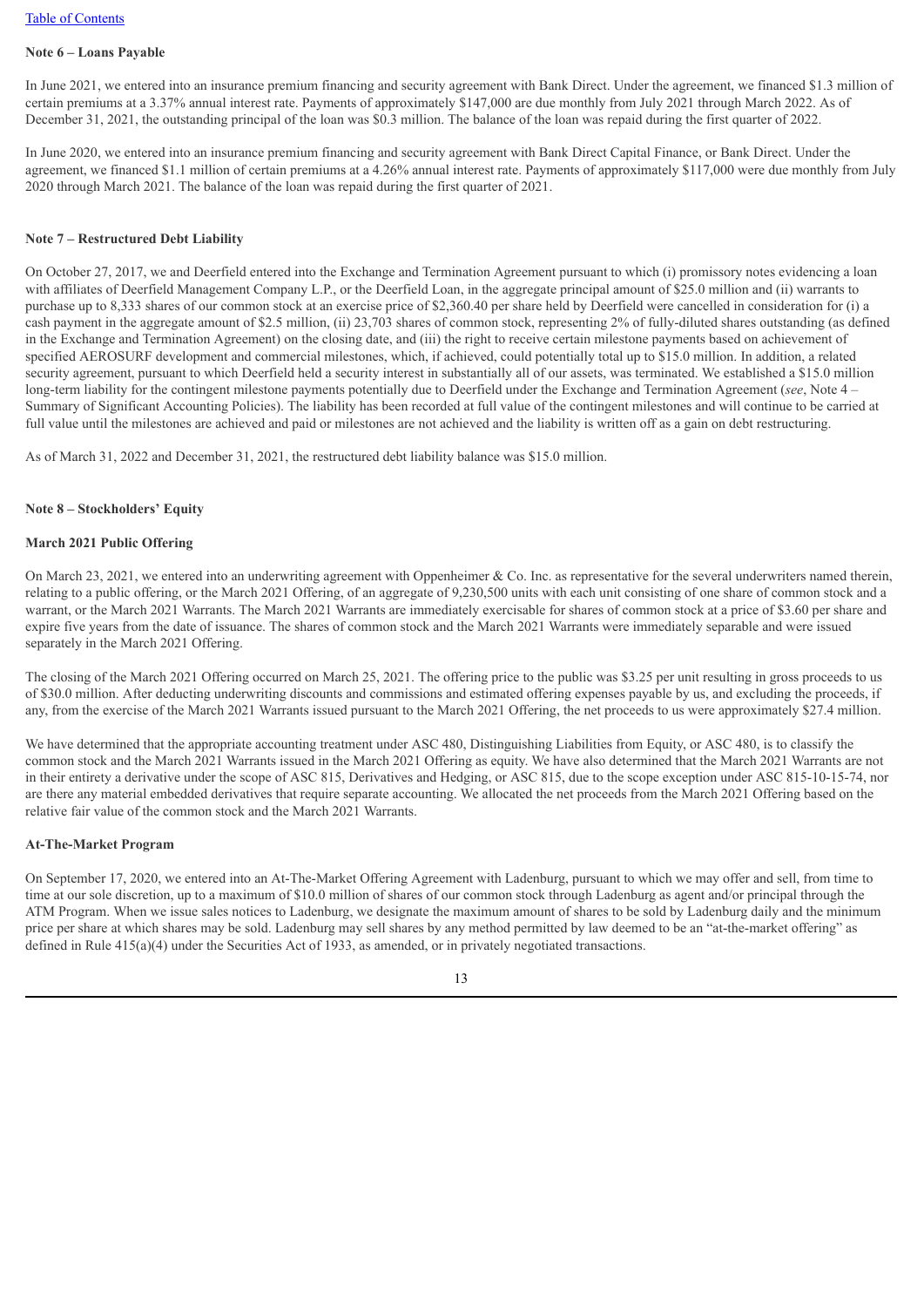We agreed to pay Ladenburg a commission of 3% of the gross sales price of any shares sold pursuant to the ATM Program. The rate of compensation will not apply when Ladenburg acts as principal.

For the three months ended March 31, 2022, we sold 200,348 shares of our common stock under the ATM Program resulting in aggregate gross and net proceeds to us of approximately \$0.2 million. For the three months ended March 31, 2021, we sold 105,083 shares of our common stock under the ATM Program resulting in aggregate gross and net proceeds to us of approximately \$0.6 million. During April 2022, we sold 936,898 shares of our common stock under the ATM Program resulting in aggregate gross proceeds to us of approximately \$1.1 million and net proceeds of approximately \$1.0 million (*see*, Note 11 – Subsequent Events).

As of May 5, 2022, approximately \$3.7 million remained available under the ATM Program.

#### **Note 9 – Stock-Based Employee Compensation**

We recognize expense in our condensed consolidated financial statements related to all stock-based awards granted to employees and non-employee directors based on their fair value on the date of grant. Compensation expense related to stock options is calculated using the Black-Scholes option-pricing model and is recognized ratably over the vesting period, which is typically three years. Compensation expense related to restricted stock unit, or RSU, awards is also recognized ratably over the vesting period, which typically has been between approximately one to three years.

A summary of activity under our long-term incentive plans is presented below:

(in thousands, except for weighted-average data)

| <b>Stock Options</b>                             | <b>Shares</b> | Weighted-<br><b>Average Exercise</b><br>Price |               | Weighted-<br>Average<br>Remaining<br>Contractual<br>Term (In Yrs) |
|--------------------------------------------------|---------------|-----------------------------------------------|---------------|-------------------------------------------------------------------|
| Outstanding at January 1, 2022                   | 3,387         | $\mathcal{S}$                                 | 9.74          |                                                                   |
| Granted                                          | 835           |                                               | 1.02          |                                                                   |
| Forfeited or expired                             | (49)          |                                               | 6.06          |                                                                   |
| Outstanding at March 31, 2022                    | 4,173         | <sup>\$</sup>                                 | 8.04          | 8.2                                                               |
|                                                  |               |                                               |               |                                                                   |
| Vested and exercisable at March 31, 2022         | 2,142         | <sup>\$</sup>                                 | 12.38         | 7.1                                                               |
| Vested and expected to vest at March 31, 2022    | 3,925         | $\mathcal{S}$                                 | 8.06          | 8.2                                                               |
| (in thousands, except for weighted-average data) |               |                                               |               |                                                                   |
| <b>Restricted Stock Units</b>                    |               | <b>Shares</b>                                 |               | <b>Weighted-Average</b><br><b>Grant Date Fair Value</b>           |
| Outstanding at January 1, 2022                   |               | ÷,                                            | $\mathcal{S}$ |                                                                   |
| Awarded                                          |               | 554                                           |               | 1.02                                                              |
| Outstanding at March 31, 2022                    |               | 554                                           | $\mathcal{S}$ | 1.02                                                              |
| Vested and exercisable at March 31, 2022         |               | $\mathcal{L}_{\mathcal{A}}$                   | $\mathcal{S}$ |                                                                   |
|                                                  |               |                                               |               |                                                                   |
| Vested and expected to vest at March 31, 2022    |               | 554 \$                                        |               | 1.02                                                              |

The table below summarizes the total stock-based compensation expense included in the interim unaudited condensed consolidated statements of operations for the periods presented:

| <i>(in thousands)</i>      | Three Months Ended March 31,<br>2022 | 2021  |
|----------------------------|--------------------------------------|-------|
| Research and development   | 235S                                 | 939   |
| General and administrative | 535                                  | 1.504 |
| Total                      | 770                                  | 2.443 |
|                            |                                      |       |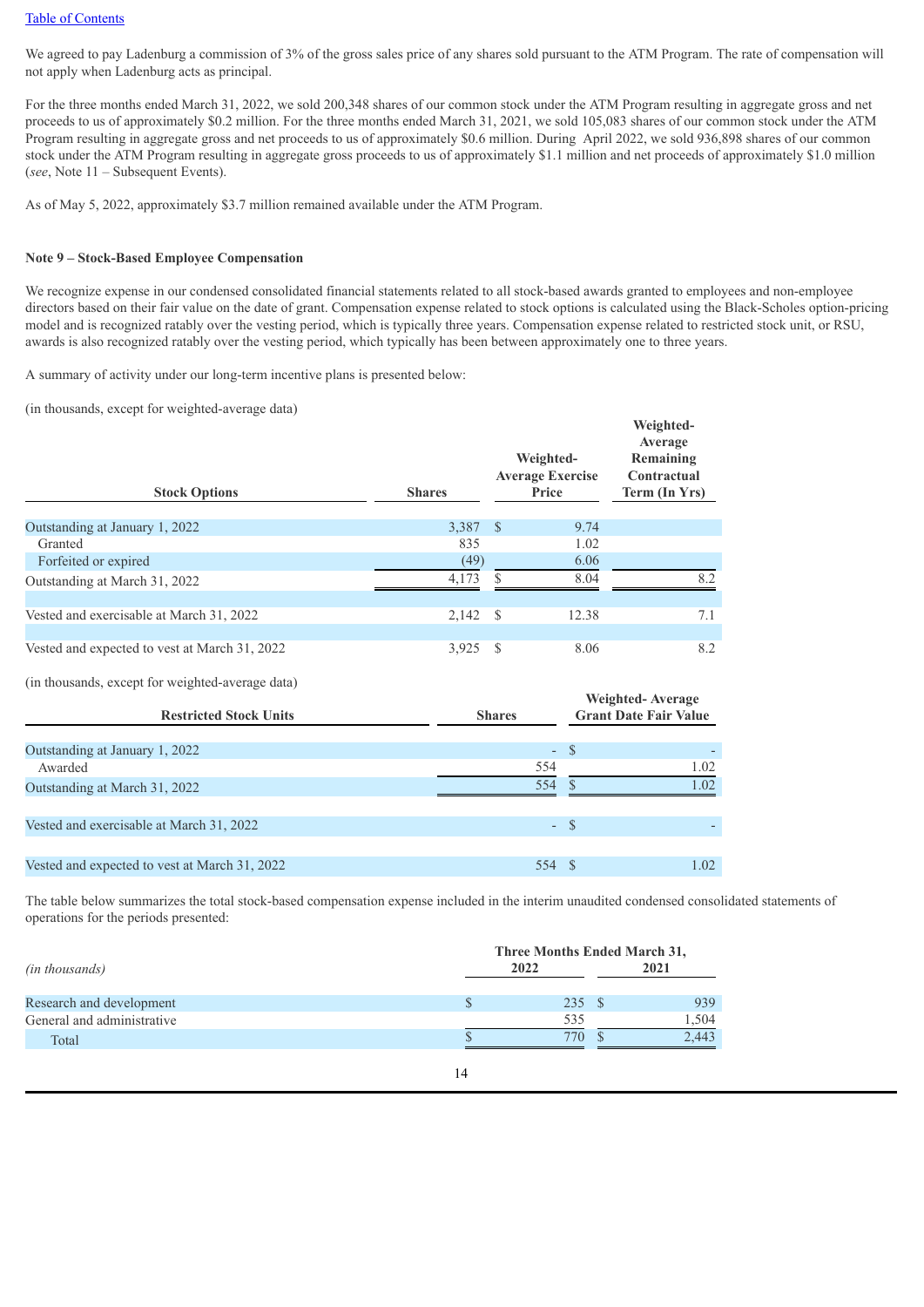The fair value of each option award is estimated on the date of grant using the Black-Scholes option-pricing formula that uses assumptions noted in the following table. Expected volatilities are based upon the historical volatility of our common stock and other factors. We also use historical data and other factors to estimate option exercises, employee terminations and forfeiture rates. The risk-free interest rates are based upon the U.S. Treasury yield curve in effect at the time of the grant.

|                                           |                          | Three Months Ended March 31, |  |  |  |
|-------------------------------------------|--------------------------|------------------------------|--|--|--|
|                                           | 2022                     | 2021                         |  |  |  |
|                                           |                          |                              |  |  |  |
| Weighted average expected volatility      | 106%                     | 105%                         |  |  |  |
| Weighted average expected term (in years) | 6.9                      | 6.6                          |  |  |  |
| Weighted average risk-free interest rate  | 1.70%                    | 0.48%                        |  |  |  |
| Expected dividends                        | $\overline{\phantom{0}}$ |                              |  |  |  |

#### **Note 10 – Licensing and Research Funding Agreements**

In March 2020, we entered into a Term Sheet with Lee's (HK), pursuant to which Lee's (HK) provided financing for the development of AEROSURF. In August 2020, we entered into a Project Financing Agreement with Lee's (HK), or the PF Agreement, formalizing the terms of the Term Sheet, and under which we received payments totaling \$2.8 million through October 2020. In November 2020, Lee's (HK) provided notice of termination of additional funding under the PF Agreement, and we and Lee's (HK) revised our plans for the continued development of AEROSURF. Lee's (HK) agreed to continue the development of AEROSURF in Asia at its cost. Lee's (HK) agreed to fund an additional \$1.0 million to us in 2021 for certain transition and analytical services to be provided by us with respect to the development of AEROSURF, which will be considered "Project Expenses" under the terms of the PF Agreement. In 2021, we received payments totaling \$1.0 million from Lee's (HK) and no further amounts are due under the PF Agreement.

To repay the funds provided under the terms of the PF Agreement, until such time as we have repaid 125% of the amounts funded by Lee's (HK) for the development of AEROSURF, we will pay to Lee's (HK) 50% of all revenue amounts and payments received by us for any sale, divestiture, license or other development and/or commercialization of the KL4/AEROSURF patent portfolio, excluding (i) payments for bona fide research and development services; (ii) reimbursement of patent expenses and (iii) all amounts paid to us under the Asia License Agreement, minus certain deductions and certain reductions for any payments made by us with respect to third party intellectual property not previously funded by Lee's (HK).

As of March 31, 2022, the liability balance related to the payments under the PF Agreement was \$3.8 million and is recorded in other liabilities.

#### **Note 11 – Subsequent Events**

During April 2022, we sold 936,898 shares of our common stock under the ATM Program resulting in aggregate gross proceeds to us of approximately \$1.1 million and net proceeds of approximately \$1.0 million

#### <span id="page-15-0"></span>**Item 2. Management's Discussion and Analysis of Financial Condition and Results of Operations**

Some of the information contained in this discussion and analysis or set forth elsewhere in this Quarterly Report on Form 10-Q, including information with respect to our plans and strategy for our business and related financing activities, includes forward-looking statements that involve risks, uncertainties and assumptions. These statements are based on our beliefs and expectations about future outcomes and are subject to risks and uncertainties that could cause our actual results to differ materially from anticipated results. We undertake no obligation to publicly update these forward-looking statements, whether as a result of new information, future events or otherwise. The reader should review the section titled "Forward-Looking Statements" and any risk factors discussed elsewhere in this Quarterly Report on Form 10-Q, which are in addition to and supplement the risk factors discussed in our Annual Report on Form 10-K for the vear ended December 31, 2021 that we filed with the Securities and Exchange Commission, or SEC, on March 31, 2022, and our other filings with the SEC and any amendments thereto, for a discussion of important factors that could cause actual results to differ materially from the results described in or implied by the forward-looking statements contained in the following discussion and analysis or elsewhere in this Quarterly Report on *Form 10-Q.*

This Management's Discussion and Analysis, or MD&A, is provided as a supplement to the accompanying interim unaudited Condensed Consolidated Financial Statements (including the notes thereto) to help provide an understanding of our financial condition and changes in our financial condition and our results of operations. This item should be read in connection with our accompanying interim unaudited Condensed Consolidated Financial Statements (including the notes thereto) and our Annual Report on Form 10-K for the year ended December 31, 2021. Unless otherwise specified, references to Notes in this MD&A shall refer to the Notes to Condensed Consolidated Financial Statements (unaudited) in this Quarterly Report on Form 10-Q.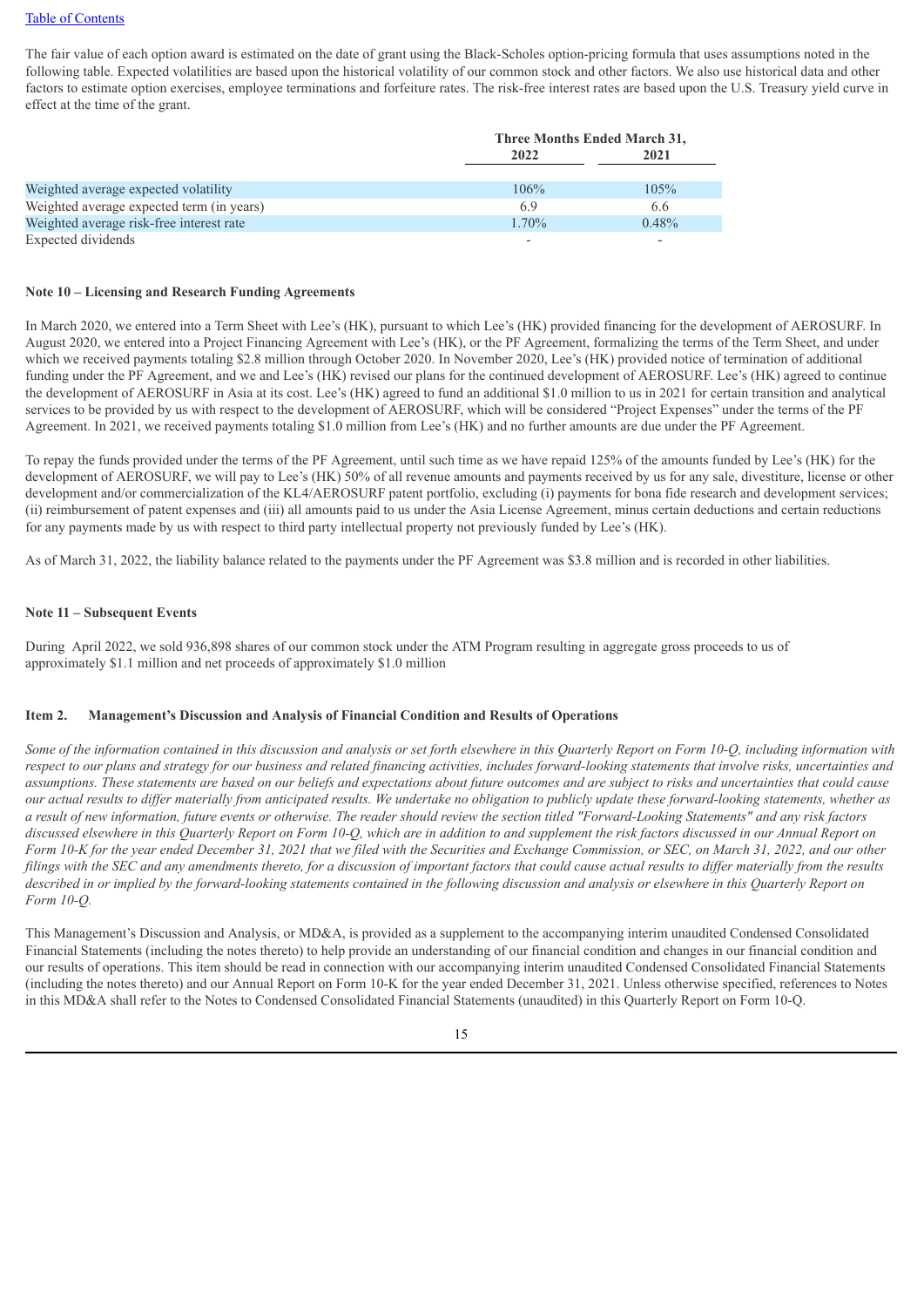#### **OVERVIEW**

We are a clinical-stage biopharmaceutical company focused on the development of novel therapeutics intended to address significant unmet medical needs in important acute care markets. Our development programs are primarily focused on the treatment of acute cardiovascular diseases and secondarily on acute pulmonary diseases. Our lead product candidate, istaroxime, is a first-in-class, dual-acting agent being developed to improve cardiac function in patients with acute heart failure, or AHF, with a potentially differentiated safety profile from existing treatments. Istaroxime demonstrated significant improvement in both diastolic and systolic aspects of cardiac function and was generally well tolerated in three Phase 2 clinical trials. Istaroxime has been granted Fast Track designation for the treatment of AHF by the U.S. Food and Drug Administration, or FDA. Based on the profile observed in our Phase 2 clinical studies in AHF, where istaroxime significantly improved cardiac function and systolic blood pressure in acute decompensated heart failure patients, we initiated a Phase 2 global clinical study to evaluate istaroxime for the treatment of early cardiogenic shock (Society for Cardiovascular Angiography and Interventions Stage B shock), a severe form of heart failure characterized by very low blood pressure and risk for hypoperfusion to critical organs. We recently completed this Phase 2 global clinical study of istaroxime and, in April 2022, we announced positive topline results with istaroxime in raising systolic blood pressure, the critical clinical objective in treating patients in cardiogenic shock. Further details of the study results are planned to be presented at the European Society of Cardiology Heart Failure meeting in late May 2022. We believe that istaroxime has the potential to fulfill an unmet need in early cardiogenic shock. We further believe that the data from our recently completed Phase 2 global clinical study in early cardiogenic shock will not only support that program's continued development but will also support the continued development of our AHF program as well.

Our heart failure cardiovascular portfolio also includes sarco endoplasmic reticulum Ca2+ -ATPase 2a, or SERCA2a, activators which activate SERCA2a. This research program is evaluating these preclinical product candidates, including oral and intravenous SERCA2a activator heart failure compounds. As potential oral agents, these candidates would be developed for chronic heart failure. In addition, our cardiovascular drug product candidates include rostafuroxin, a novel product candidate for the treatment of hypertension in patients with a specific genetic profile. We are pursuing potential licensing arrangements and/or other strategic partnerships and do not intend to advance this product candidate without securing such an arrangement or partnership.

Our pulmonary product candidate portfolio consists of a KL4 surfactant platform to address a range of serious respiratory conditions in children and adults. KL4 surfactant has been in development as a liquid instillate for noninvasive delivery as an aerosol. In September 2020, the FDA accepted our investigational new drug application for an open-label Phase 2 pilot study to assess safety and tolerability in the COVID-19 acute respiratory distress syndrome, or ARDS, population and the ability of our KL4 surfactant liquid instillate to impact key respiratory parameters in the treatment of lung injury and ARDS resulting from severe acute respiratory syndrome coronavirus 2, or SARS-CoV-2, the causative agent in novel coronavirus, or COVID-19, infections. In January 2022, we completed enrollment of 20 patients in our Phase 2 study of lucinactant (KL4 surfactant) for patients with severe COVID-19 associated ARDS and lung injury. The study demonstrated that intratracheal administration of reconstituted lyophilized lucinactant was generally safe and well tolerated. Lucinactant was safely administered to critically ill, mechanically ventilated patients with severe COVID-19 associated ARDS. Oxygenation and other physiological parameters were stable to improved after dosing, supporting the feasibility of this treatment approach to develop a potential treatment for critically ill patients with ARDS due to COVID-19 or other causes.

Previously, we were also developing AEROSURF (lucinactant for inhalation), a novel drug/medical device combination product for noninvasive delivery of aerosolized KL4 surfactant using our aerosol delivery system, or ADS, technology for the treatment of respiratory distress syndrome in premature infants. We suspended all internal AEROSURF clinical activities in November 2020, because istaroxime, our lead product candidate, has become our primary focus for investment and execution as we believe development of istaroxime represents a greater value opportunity for us and our stockholders than development of KL4 surfactant. Since completing our Phase 2 study of lucinactant (KL4 surfactant) for patients with severe COVID-19 associated ARDS and lung injury in January 2022, in order to preserve resources for the highest priority programs, we began to reduce costs that were not already transferred to our licensee in Asia, Lee's Pharmaceutical (HK) Ltd., or Lee's (HK), under the terms of our License, Development and Commercialization Agreement between us and Lee's (HK) dated as of June 12, 2017, as amended, or the Asia License Agreement. These costs include certain reductions in headcount dedicated to KL4 surfactant and the decommissioning of both our analytical and technical support laboratory, which previously conducted release testing of active pharmaceutical ingredients and supportive research for our lyophilized and aerosolized KL4 surfactant, and our medical device development laboratory, which was previously used to conduct development activities and testing for our ADS technologies. To support the future development of our KL4 surfactant platform in markets outside of Asia, including the U.S., we are pursuing one or more licensing transactions.

Our ability to advance our development programs is dependent upon our ability to secure additional capital in both the near and long-term, through public or private securities offerings; through potential strategic opportunities, including licensing agreements, drug product development, and marketing collaboration arrangements, pharmaceutical research cooperation arrangements, or other similar transactions in geographic markets, including the U.S., and/or through potential grants and other funding commitments from U.S. government agencies, in each case, if available. We have engaged with potential counterparties in various markets and will continue to pursue non-dilutive sources of capital as well as potential private and public securities offerings. There can be no assurance, however, that we will be able to identify and enter into public or private securities offerings on acceptable terms and in amounts sufficient to meet our needs or qualify for non-dilutive funding opportunities under any grant programs sponsored by U.S. government agencies, private foundations, and/or leading academic institutions, or identify and enter into any strategic transactions that will provide the additional capital that we will require. If none of these alternatives is available, or if available, we are unable to raise sufficient capital through such transactions, we potentially could be forced to limit or cease our development activities, which would have a material adverse effect on our business, financial condition, and results of operations.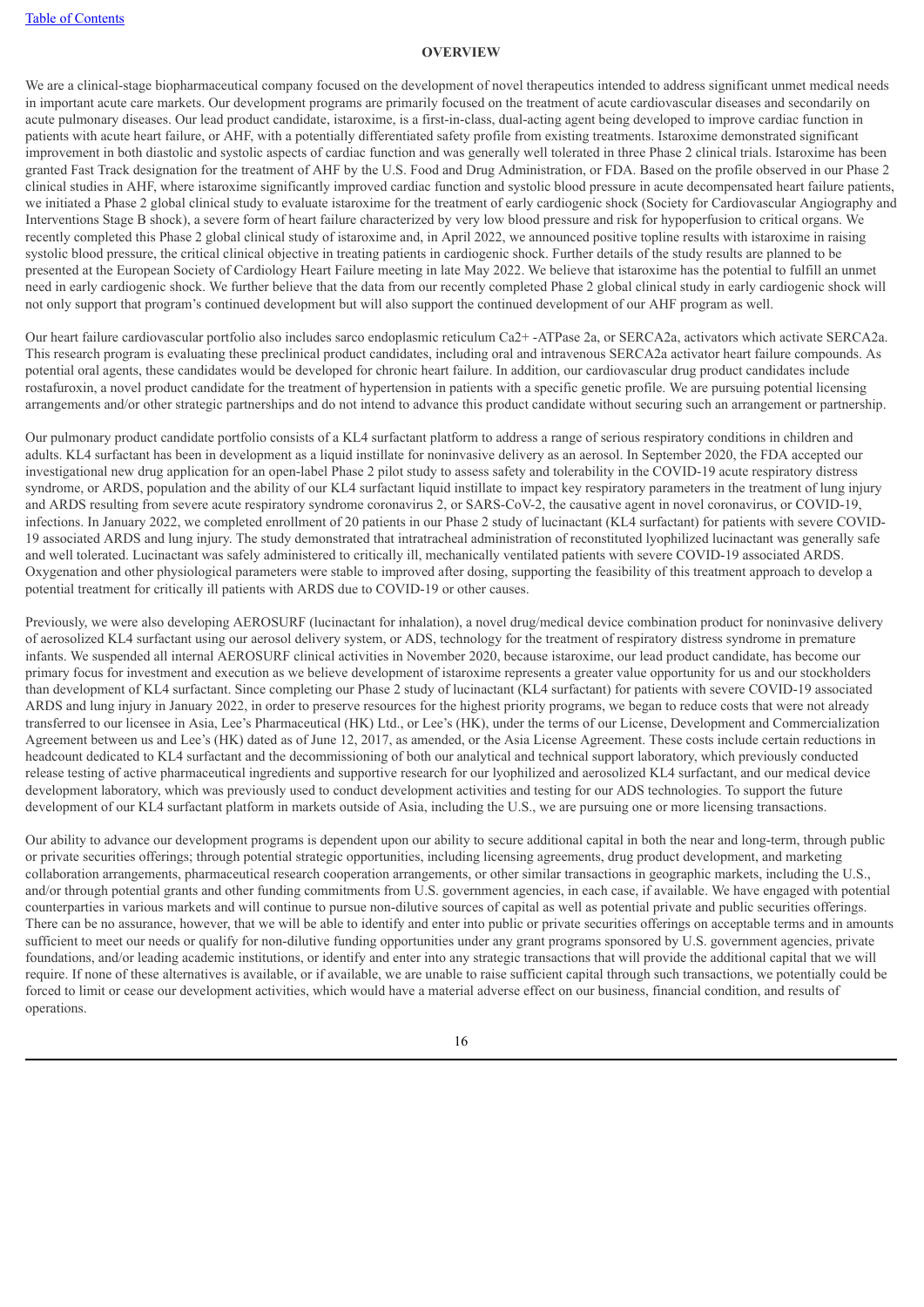We have incurred operating losses since our incorporation on November 6, 1992. For the three-month periods ended March 31, 2022 and 2021, we had operating losses of \$8.3 million and \$9.1 million, respectively. As of March 31, 2022, we had an accumulated deficit of \$793.5 million. To date, we have financed our operations primarily through private placements and public offerings of our common and preferred stock and borrowings from investors and financial institutions.

We expect to continue to incur significant research and clinical development, regulatory, and other expenses as we (i) continue to develop our product candidates; (ii) seek regulatory clearances or approvals for our product candidates; (iii) conduct clinical trials on our product candidates; and (iv) manufacture, market, and sell any product candidates for which we may obtain regulatory approval.

#### **Business and Program Updates**

The reader is referred to, and encouraged to read in its entirety, "Item 1 – Business" in our Annual Report on Form 10-K for the year ended December 31, 2021 that we filed with the SEC on March 31, 2022, which contains a discussion of our business and business plans, as well as information concerning our proprietary technologies and our current and planned development programs.

#### *Istaroxime (Early Cardiogenic Shock)*

In September 2020, we initiated a small Phase 2 clinical study of istaroxime for the acute treatment of early cardiogenic shock in heart failure patients with a more severe case of heart failure to evaluate the potential to improve blood pressure. The study also evaluated the safety and side effect profile of istaroxime in this patient population. In April 2022, we announced positive topline results with istaroxime in raising systolic blood pressure, the critical clinical objective in treating patients in cardiogenic shock. Further details of the study results are planned to be presented at the European Society of Cardiology Heart Failure meeting in late May 2022. There is a significant unmet medical need in the area of early cardiogenic shock and severe heart failure. If istaroxime is able to demonstrate a meaningful improvement in blood pressure in clinical trials of this condition, we believe there may be an opportunity to apply for a Breakthrough Therapy designation that could provide beneficial opportunities for the development program. In order to continue our development of istaroxime for the acute treatment of early cardiogenic shock, subject to adequate resources, we are planning to extend enrollment in this clinical trial by approximately 30 patients. We believe that this extension will advance the characterization of the physiology associated with longer dosing as well as evaluate a dose titration. We also believe that this extension will further characterize the effects and potential benefits associated with SERCA2a activation and will support our clinical regulatory strategy for istaroxime.

#### *Istaroxime (AHF)*

To advance istaroxime for the treatment of AHF potentially through the Phase 2 clinical program and be in a Phase 3-ready position, our strategy includes, subject to adequate resources, planning an additional Phase 2 clinical trial that will enroll approximately 300 patients in approximately 60 clinical sites globally. This trial will focus on treating heart failure patients with low blood pressure, who also tend to be diuretic resistant, as a patient population that we believe could particularly benefit from the unique profile and potential ability of istaroxime to increase cardiac function and increase blood pressure while maintaining or improving renal function. This trial will also collect data on measures that may serve as primary endpoints in a Phase 3 clinical trial, and will include an optimized dosing regimen, potentially extending the infusion time beyond 24 hours. We currently do not have sufficient capital to execute this clinical trial. We are exploring capital from public and private equity offerings and potential strategic opportunities to fund the initiation of this clinical trial, and plan to initiate the clinical trial after obtaining adequate funding. We plan to closely monitor the impact of the COVID-19 pandemic and its impact on hospital resources and resulting potential changes in regulatory timelines for conducting non-COVID-19-related clinical trials.

## *Rostafuroxin*

Rostafuroxin has demonstrated efficacy in Caucasian patients in treatment naïve hypertension in a Phase 2b trial. During the second quarter of 2021, we concluded an initial process to test the industry's interest in investing in our drug product candidate. We currently have not been able to secure a licensing transaction or other strategic opportunity. As a result, we recorded an impairment of the related intangible asset during the year ended December 31, 2021. Based on feedback received from potential licensing partners, we have determined that there is a need for an additional Phase 2 clinical trial to demonstrate efficacy in non-Caucasian and Caucasian patients in treatment resistant hypertension. We are continuing to pursue licensing arrangements and/or other strategic partnerships for rostafuroxin. We do not intend to conduct the additional Phase 2 clinical trial without securing such an arrangement or partnership.

## *SERCA2a Activators – Preclinical Oral, Chronic, and Acute Heart Failure Product Candidates*

We are pursuing several early exploratory research programs to assess potential product candidates, including oral and intravenous SERCA2a activator heart failure compounds, and believe that we can add value to our cardiovascular portfolio by advancing these SERCA2a activator candidates through preclinical studies. To further advance these product candidates, we are actively exploring potential licensing transactions, research partnership arrangements, or other strategic opportunities.

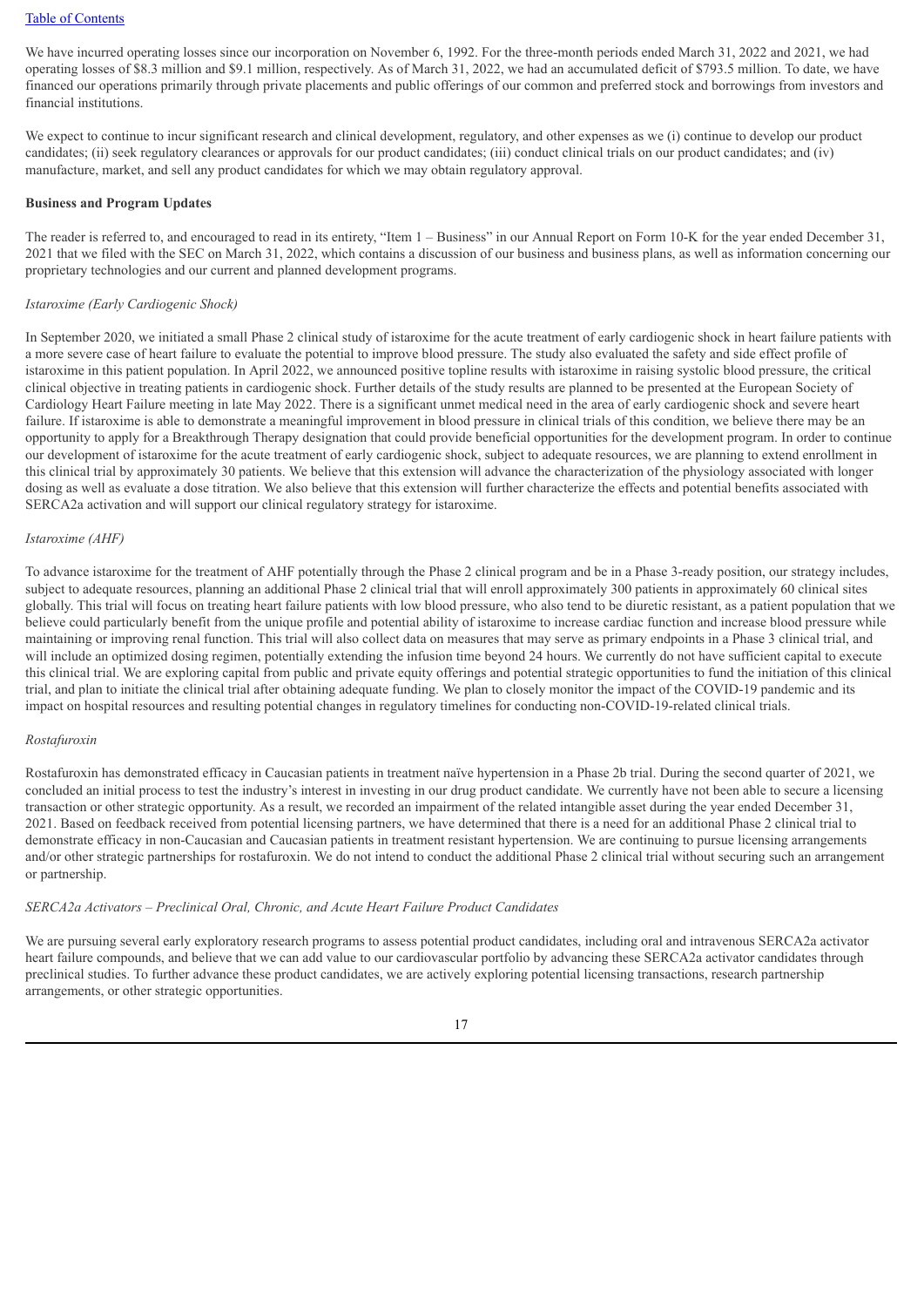# *Lyophilized KL4 Surfactant (COVID-19 related Lung Injury)*

In January 2022, we completed enrollment of 20 patients in our study of lucinactant (KL4 surfactant) for patients with severe COVID-19 associated ARDS and lung injury. The Phase 2 trial was designed to assess feasibility, safety, and tolerability of administration of reconstituted lyophilized lucinactant in these critically ill patients. The multicenter, single-arm study enrolled 20 critically ill patients who were intubated and on mechanical ventilation due to severe COVID-19 associated ARDS. Study sites were in the U.S. and Argentina. The study demonstrated that intratracheal administration of reconstituted lyophilized lucinactant was generally safe and well tolerated. Lucinactant was safely administered to critically ill, mechanically ventilated patients with severe COVID-19 associated ARDS. Oxygenation and other physiological parameters were stable to improved after dosing, supporting the feasibility of this treatment approach to develop a potential treatment for critically ill patients with ARDS due to COVID-19 or other causes.

#### *AEROSURF (lucinactant for inhalation)*

We are supporting Lee's (HK) efforts to plan, fund, and initiate in Asia the Phase 2b bridging study needed to advance AEROSURF to Phase 3 clinical trials. With the termination of the Project Financing Agreement in November 2020, we ceased enrollment in our Phase 2b bridging study at the European Union clinical sites and are transferring AEROSURF development activities to Lee's (HK) to be implemented under the terms of the Asia License Agreement. Since the 2018 acquisition of CVie Investments Limited and its wholly owned subsidiary CVie Therapeutics Limited, istaroxime has become our primary focus for investment and execution due to what we believe represents a greater potential value opportunity for us and our stockholders. Since completing our Phase 2 study of lucinactant (KL4 surfactant) for patients with severe COVID-19 associated ARDS and lung injury in January 2022, in order to preserve resources for the highest priority programs, we began to reduce costs not already transferred to our licensee in Asia, Lee's (HK), under the terms of the Asia License Agreement. These costs include certain reductions in headcount dedicated to KL4 surfactant and the decommissioning of both our analytical and technical support laboratory, which previously conducted release testing of APIs and supportive research for our lyophilized and aerosolized KL4 surfactant, and our medical device development laboratory, which was previously used to conduct development activities and testing for our ADS technologies. To support the future development of our KL4 surfactant platform in markets outside of Asia, including the U.S., we are pursuing one or more licensing transactions.

#### *Impact of COVID-19*

The COVID-19 pandemic continues to evolve, and we continue to closely monitor its impact on our business and operations, including its continued impact on our clinical development plans and timelines, and financial condition. There has been intermittent impact of the pandemic in differing geographies, and there may be continued impact, particularly in light of the surge of new COVID-19 cases relating to new variants. As of the date of the issuance of this Quarterly Report on Form 10-Q, our operations, capital and financial resources, and overall liquidity position and outlook have been impacted by COVID-19, primarily due to delays experienced in our operations, including in clinical study initiation and enrollment. The extended timelines have required us to expend more of our capital resources than planned to achieve our projected milestones. For example, our Phase 2 study of istaroxime for early cardiogenic shock in heart failure patients experienced delays in trial initiation and enrollment in 2021. The full extent, duration, or impact that the COVID-19 pandemic will have, directly or indirectly, on our financial condition and operations, including ongoing and planned clinical trials, will depend on future developments that are highly uncertain and cannot be accurately predicted. These potential future developments include new information that may emerge concerning the severity of the COVID-19 outbreak, the severity and transmissibility of new variants of the virus, information about any resurgences in one or more geographic locations where our current or intended clinical trial sites, our principal executive offices, research and development laboratories, or manufacturing facilities are located, and the actions taken to contain it or treat its impact, which may include, among others, the timing and extent of government reopening activities and the economic impact on local, regional, national, and international markets. In addition, regional impact and responses to the COVID-19 pandemic have affected where a clinical trial could be executed and how various elements of the clinical trial are performed. Going forward, the pandemic could also impact how monitoring/auditing of clinical trial sites and data occur. The maintenance, or strategic reimplementation, of mitigating COVID-19 measures in one or more geographic locations where our clinical trial sites, principal executive offices, research and development laboratories, or other facilities are located remains possible and if realized, we believe there could be further impact on the clinical development of our product candidates, which may include potential delays, halts, or modifications to our ongoing and planned trials in 2022 and beyond.

# **CRITICAL ACCOUNTING POLICIES**

There have been no changes to our critical accounting policies since December 31, 2021. For a discussion of our accounting policies, *see*, Note 4 – Summary of Significant Accounting Policies and, in the Notes to Consolidated Financial Statements in our Annual Report on Form 10-K for the year ended December 31, 2021, Note 4 – Accounting Policies and Recent Accounting Pronouncements. Readers are encouraged to review those disclosures in conjunction with this Quarterly Report on Form 10-Q.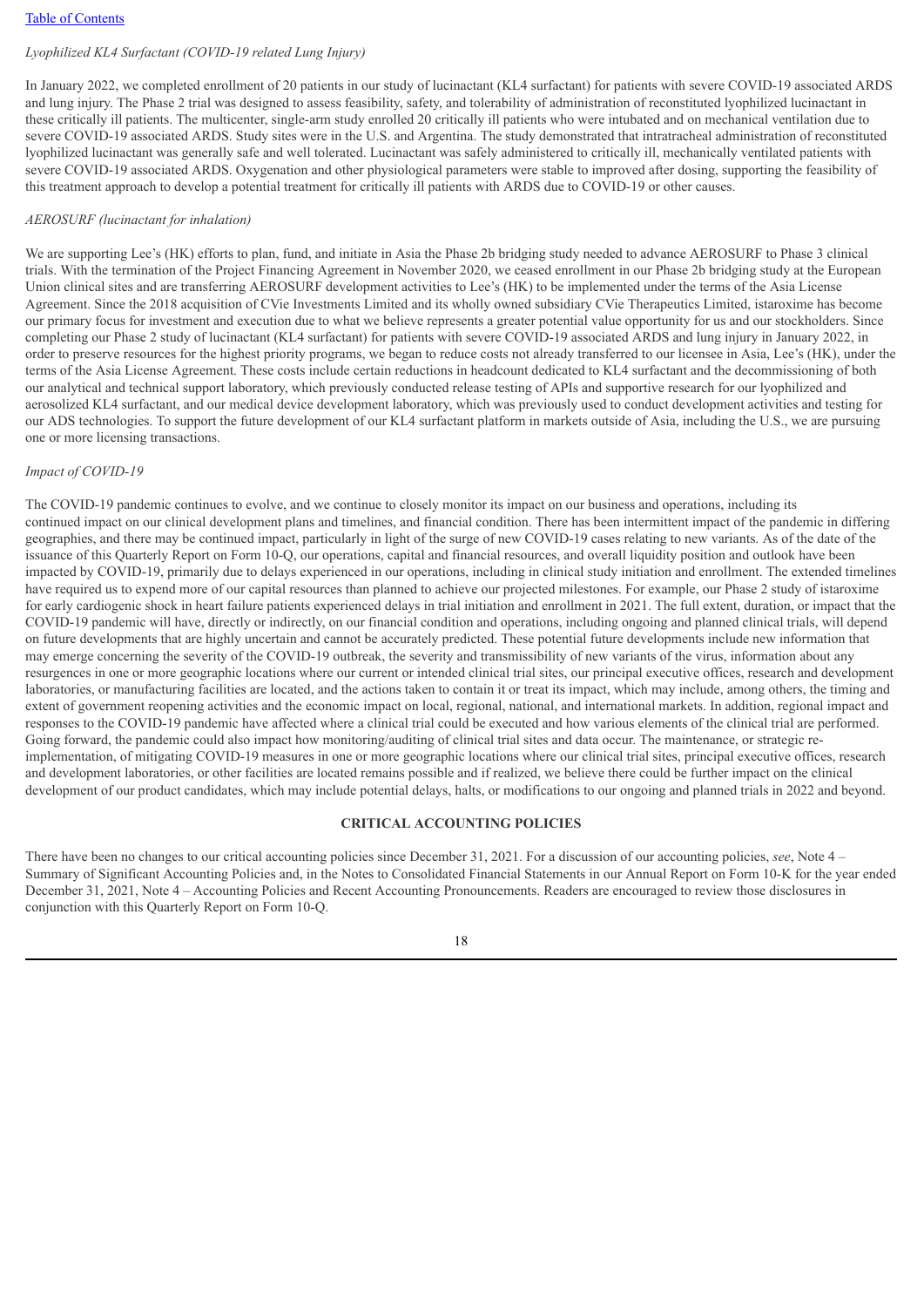## **Goodwill and Intangible Assets**

We record acquired identified intangibles, which includes intangible assets (such as goodwill and other intangibles), based on estimated fair value. The acquired in-process research and development, or IPR&D, assets are considered indefinite-lived intangible assets until completion or abandonment of the associated research and development efforts. IPR&D is not amortized but reviewed for impairment at least annually, or when events or changes in the business environment indicate the carrying value may be impaired. During the three months ended March 31, 2022 and 2021 , no events or changes in circumstances occurred indicating that our IPR&D intangible assets were more likely than not impaired.

Throughout the year, we consider whether any events or changes in the business environment have occurred which indicate that goodwill may be impaired. For example, a significant decline in our share price and market capitalization may suggest that the fair value of our reporting unit has fallen below its carrying amount, indicating that an interim goodwill impairment test is required. Accordingly, we monitor changes in our share price during interim periods between annual impairment tests and consider overall stock market conditions, the underlying reasons for the decline in our share price, the significance of the decline, and the duration of time that our securities have been trading at a lower value. We have experienced a declining trend in the closing share price of our common stock following the announcement of positive topline results in our Phase 2 global clinical study of istaroxime for the treatment of early cardiogenic shock. While this trend began prior to the filing of this Quarterly Report on Form 10-Q for the quarter ended March 31, 2022, we believe that the sale during April 2022 of 936,898 shares of our common stock under the ATM Program at a weighted average price per share of \$1.13 corroborated our conclusions that there were no impairment indicators for goodwill as of March 31, 2022. However, if our share price does not improve during the remainder of the second quarter of 2022, our reporting unit may be at risk for future impairment in the near term.

The following table represents identifiable intangible assets as of March 31, 2022 and December 31, 2021 :

| 2022   |           | December 31,<br>2021 |
|--------|-----------|----------------------|
| 22,340 |           | 22,340               |
| 9,730  |           | 9,730                |
| 32,070 |           | 32,070               |
|        |           |                      |
| 15,682 |           | 15,682               |
|        | March 31, |                      |

## **RESULTS OF OPERATIONS**

# **Operating Loss and Net Loss**

The operating loss for the three months ended March 31, 2022 and 2021 was \$8.3 million and \$9.1 million, respectively. The decrease in operating loss from 2021 to 2022 was due to a \$0.7 million decrease in operating expenses, which includes a \$1.7 million decrease in non-cash stock compensation expense and a \$0.5 million decrease in non-cash expense related to equity consideration for a financial advisory service agreement, partially offset by an increase of \$0.7 million in expenses related to the clinical trial of istaroxime for early cardiogenic shock and \$0.4 million in depreciation expense related to the abandonment of certain manufacturing and laboratory equipment assets related to the KL4 surfactant platform.

The net loss for the three months ended March 31, 2022 and 2021 was \$8.1 million and \$9.0 million, respectively.

#### **Research and Development Expenses**

Our research and development expenses are charged to operations as incurred and we incur both direct and indirect expenses for each of our programs. We track direct research and development expenses by preclinical and clinical programs, which include third-party costs such as contract research organization, consulting and clinical trial costs. We do not allocate indirect research and development expenses, which include product development and manufacturing expenses and clinical, medical and regulatory operations expenses, to specific programs. We also account for research and development and report annually by major expense category as follows: (i) contracted services; (ii) salaries and benefits; (iii) stock-based compensation; (iv) raw materials, aerosol devices and supplies; (v) royalties; (vi) rents and utilities; (vii) depreciation; (viii) travel; and (ix) other. We expect to increase our investment in research and development in order to advance our product candidates through additional clinical trials. As a result, we expect that our research and development expenses will increase throughout the foreseeable future as we pursue clinical development of istaroxime, and our other current and future product candidates. At this time, we cannot reasonably estimate or know the nature, timing, and estimated costs of the efforts that will be necessary to complete the development of our product candidates. We are also unable to predict when, if ever, material net cash inflows will commence from sales of our product candidates.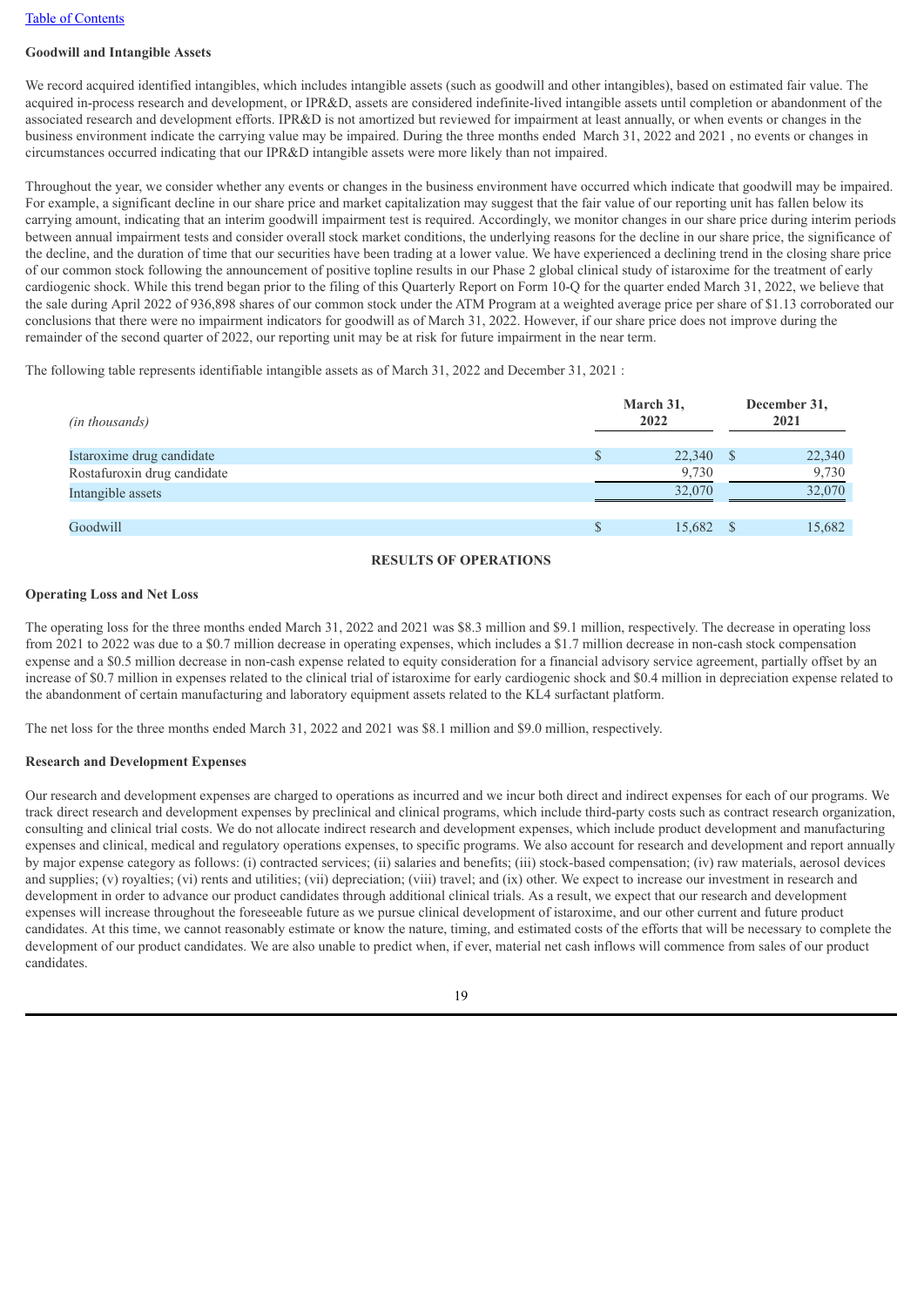Research and development expenses are as follows:

|                                                | <b>Three Months Ended March 31,</b> |  |       |  |
|------------------------------------------------|-------------------------------------|--|-------|--|
| (in thousands)                                 | 2022                                |  | 2021  |  |
| Istaroxime - early cardiogenic shock           | 1,200                               |  | 506   |  |
| Istaroxime - AHF                               | 545                                 |  | 499   |  |
| KL4 surfactant                                 | 213                                 |  | 244   |  |
| Total direct clinical and preclinical programs | 1.958                               |  | 1,249 |  |
| Product development and manufacturing          | 1,622                               |  | 1,087 |  |
| Clinical, medical, and regulatory operations   | 1,765                               |  | 2,074 |  |
| Total research and development expenses        | 5,345                               |  | 4,410 |  |

Research and development expenses include non-cash charges associated with stock-based compensation and depreciation of \$0.7 million and \$1.0 million, respectively, for the three months ended March 31, 2022 and 2021, respectively.

#### *Direct Clinical and Preclinical Programs*

Direct clinical and preclinical programs include: (i) activities associated with conducting clinical trials, including patient enrollment costs, clinical site costs, clinical device and drug supply, and related external costs, such as consultant fees and expenses; and (ii) development activities, toxicology studies, and other preclinical studies.

Total direct clinical and preclinical programs expenses increased\$0.7 million for the three months ended March 31, 2022 compared to the same period in 2021 due to an increase of \$0.7 million for ongoing clinical studies of istaroxime for early cardiogenic shock.

#### *Product Development and Manufacturing*

Product development and manufacturing includes (i) manufacturing operations, with our contract manufacturing organization, quality assurance and analytical chemistry capabilities that support the manufacture of our drug products used in research and development activities, and our medical devices, including our ADS, (ii) design and development activities related to our ADS; and (iii) pharmaceutical and manufacturing development activities of our drug product candidates including development of istaroxime. These costs include employee expenses, facility-related costs, depreciation, costs of drug substances (including raw materials), supplies, quality control and assurance activities, analytical services, and expert consultants and outside services to support pharmaceutical and device development activities.

Product development and manufacturing expenses increased \$0.5 million for the three months ended March 31, 2022 compared to the same period in 2021 due to \$0.4 million in depreciation expense related to the abandonment of certain manufacturing and laboratory equipment assets related to the KL4 surfactant platform. We accelerated depreciation of these assets during the first quarter of 2022, and the assets are recorded at their estimated salvage value as of March 31, 2022.

## *Clinical, Medical, and Regulatory Operations*

Clinical, medical, and regulatory operations include (i) medical, scientific, preclinical and clinical, regulatory, data management, and biostatistics activities in support of our research and development programs; and (ii) medical affairs activities to provide scientific and medical education support for our KL4 surfactant. These costs include personnel, expert consultants, outside services to support regulatory and data management, symposiums at key medical meetings, facilities-related costs, and other costs for the management of clinical trials.

Clinical, medical, and regulatory operations expenses decreased \$0.3 million for the three months ended March 31, 2022 compared to the same period in 2021 due to a decrease of \$0.5 million in non-cash, stock compensation expense, partially offset by an increase of \$0.2 million in employee-related incentive bonus expense.

#### **General and Administrative Expenses**

|                                     | Three Months Ended March 31, |       |  |       |  |
|-------------------------------------|------------------------------|-------|--|-------|--|
| <i>(in thousands)</i>               |                              | 2022  |  | 2021  |  |
| General and administrative expenses |                              | 2.988 |  | 4.669 |  |

General and administrative expenses consist of costs for executive management, business development, intellectual property, finance and accounting, legal, human resources, information technology, facility, and other administrative costs.

General and administrative expenses decreased \$1.7 million for the three months ended March 31, 2022 compared to the same period in 2021 due to (i) a decrease of \$1.0 million in non-cash, stock compensation expense and (ii) a decrease of \$0.9 million in professional fees, partially offset by (iii) an increase of \$0.2 million in personnel costs.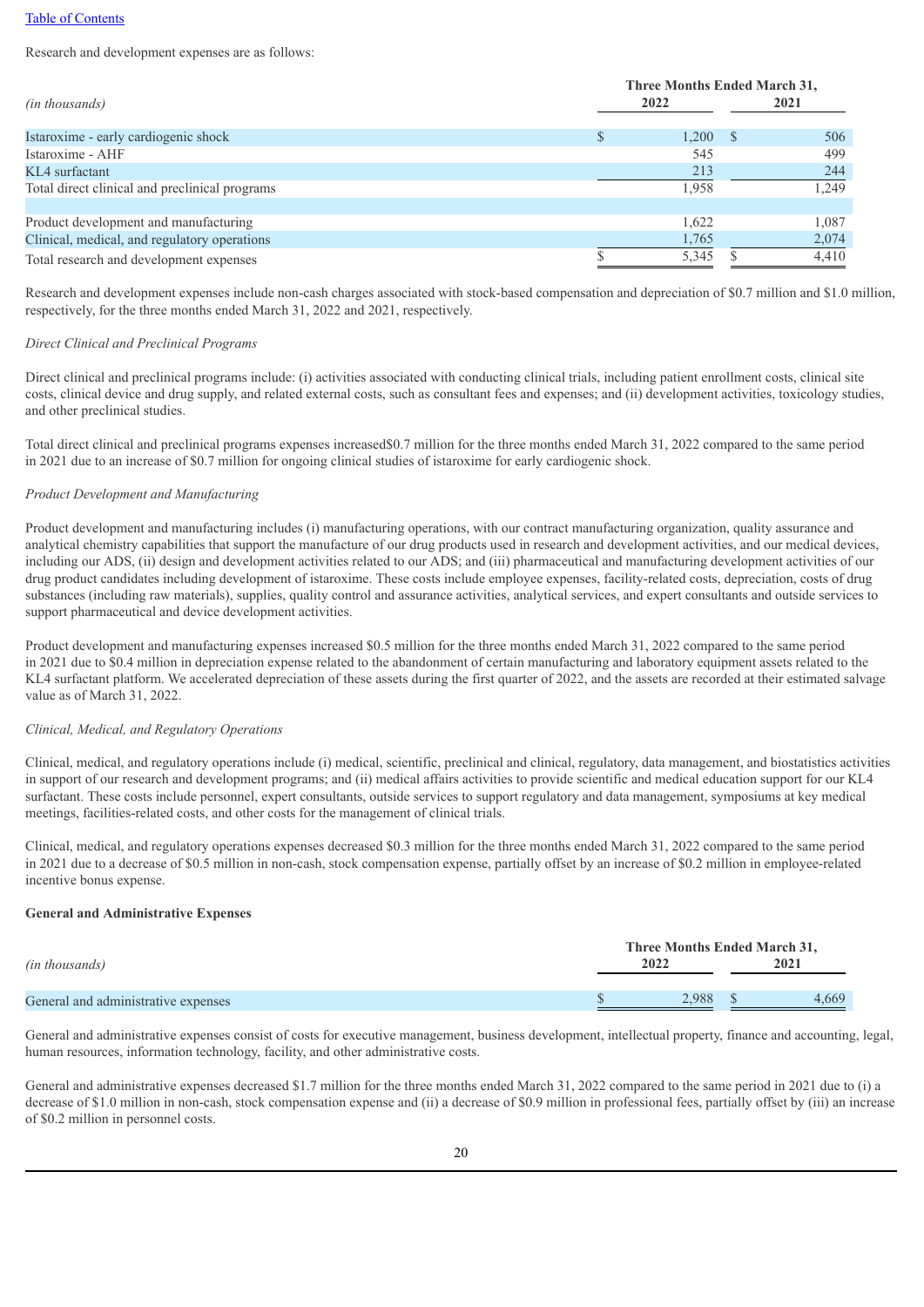## **Other Income, Net**

|                         | <b>Three Months Ended March 31,</b> |      |  |  |
|-------------------------|-------------------------------------|------|--|--|
| <i>(in thousands)</i>   | 2022                                | 2021 |  |  |
| Interest income         |                                     | 50   |  |  |
| Interest expense        | (13)                                | (41) |  |  |
| Other income, net       | 218                                 | 109  |  |  |
| Total other income, net | 206                                 | 18   |  |  |

Interest income relates to interest on our money market account for the three months ended March 31, 2022 and 2021, and relates to interest on our U.S. Treasury notes for the three months ended March 31, 2021.

For the three months ended March 31, 2022 and 2021, interest expense consists of interest expense associated with loans payable.

For the three months ended March 31, 2022, other income, net primarily consists of \$0.2 million and \$0.1 million, respectively, in gains on foreign currency translation.

#### **LIQUIDITY AND CAPITAL RESOURCES**

We are subject to risks common to companies in the biotechnology industry, including but not limited to, the need for additional capital, risks of failure of preclinical and clinical studies, the need to obtain marketing approval and reimbursement for any drug product candidate that we may identify and develop, the need to successfully commercialize and gain market acceptance of our product candidates, dependence on key personnel, protection of proprietary technology, compliance with government regulations, development of technological innovations by competitors, and risks associated with our international locations and activities abroad, including but not limited to having foreign suppliers, manufacturers, and clinical sites in support of our development activities.

We have incurred net losses since inception. Our net loss was \$8.1 million and \$9.0 million, respectively, for the three-month periods ended March 31, 2022 and 2021. We expect to continue to incur operating losses for at least the next several years. As of March 31, 2022, we had an accumulated deficit of \$793.5 million. Our future success is dependent on our ability to fund and develop our product candidates, and ultimately upon our ability to attain profitable operations. We have devoted substantially all of our financial resources and efforts to research and development and general and administrative expense to support such research and development. Net losses and negative cash flows have had, and will continue to have, an adverse effect on our stockholders' equity and working capital, and accordingly, our ability to execute our future operating plans.

We are party to an At-The-Market Offering Agreement with Ladenburg Thalmann & Co. Inc., or Ladenburg, pursuant to which we may offer and sell, from time to time at our sole discretion, up to a maximum of \$10.0 million of shares of our common stock through Ladenburg as agent and/or principal through an at-the-market program, or the ATM Program. For the three months ended March 31, 2022, we sold 200,348 shares of our common stock under the ATM Program resulting in aggregate gross and net proceeds to us of approximately \$0.2 million (see, Note 8 – Stockholders' Equity). During April 2022, we sold 936,898 shares of our common stock under the ATM Program resulting in aggregate gross proceeds to us of approximately \$1.1 million and net proceeds of approximately \$1.0 million (see, Note 11 – Subsequent Events).

As of March 31, 2022, we had cash and cash equivalents of \$15.5 million and current liabilities of \$4.8 million. As of May 5, 2022, we believe that we have sufficient resources available to support our development activities and business operations and satisfy our obligations into the first quarter of 2023. We do not have sufficient cash and cash equivalents as of the date of this Quarterly Report on Form 10-Q to support our operations for at least the 12 months following the date that the financial statements are issued. These conditions raise substantial doubt about our ability to continue as a going concern through 12 months after the date that the financial statements are issued.

To alleviate the conditions that raise substantial doubt about our ability to continue as a going concern, management plans to secure additional capital, potentially through a combination of public or private securities offerings and strategic transactions, including potential licensing arrangements, alliances, and drug product collaborations focused on specified geographic markets; however, none of these alternatives are committed at this time. There can be no assurance that we will be successful in obtaining sufficient funding on terms acceptable to us to fund continuing operations, if at all, or identify and enter into any strategic transactions that will provide the capital that we will require. If none of these alternatives is available, or if available, we are unable to raise sufficient capital through such transactions, we will not have sufficient cash resources and liquidity to fund our business operations for at least the next 12 months following the date that the financial statements are issued. Further, if the market price of our common stock should remain below \$1.00 for 30 consecutive business days, we would be out of compliance with the requirements for continued listing on the Nasdaq Capital Market, or Nasdaq, and would be subject to potential delisting. If we were then unable to re-achieve compliance with the Nasdaq listing requirements within 180 days after receipt of a delisting notice, we would be subject to delisting, which likely would further impair the liquidity and value of our common stock. The failure to obtain sufficient capital on acceptable terms when needed would have a material adverse effect on our business, results of operations, and financial condition. Accordingly, management has concluded that substantial doubt exists with respect to our ability to continue as a going concern through 12 months after the issuance of the accompanying financial statements.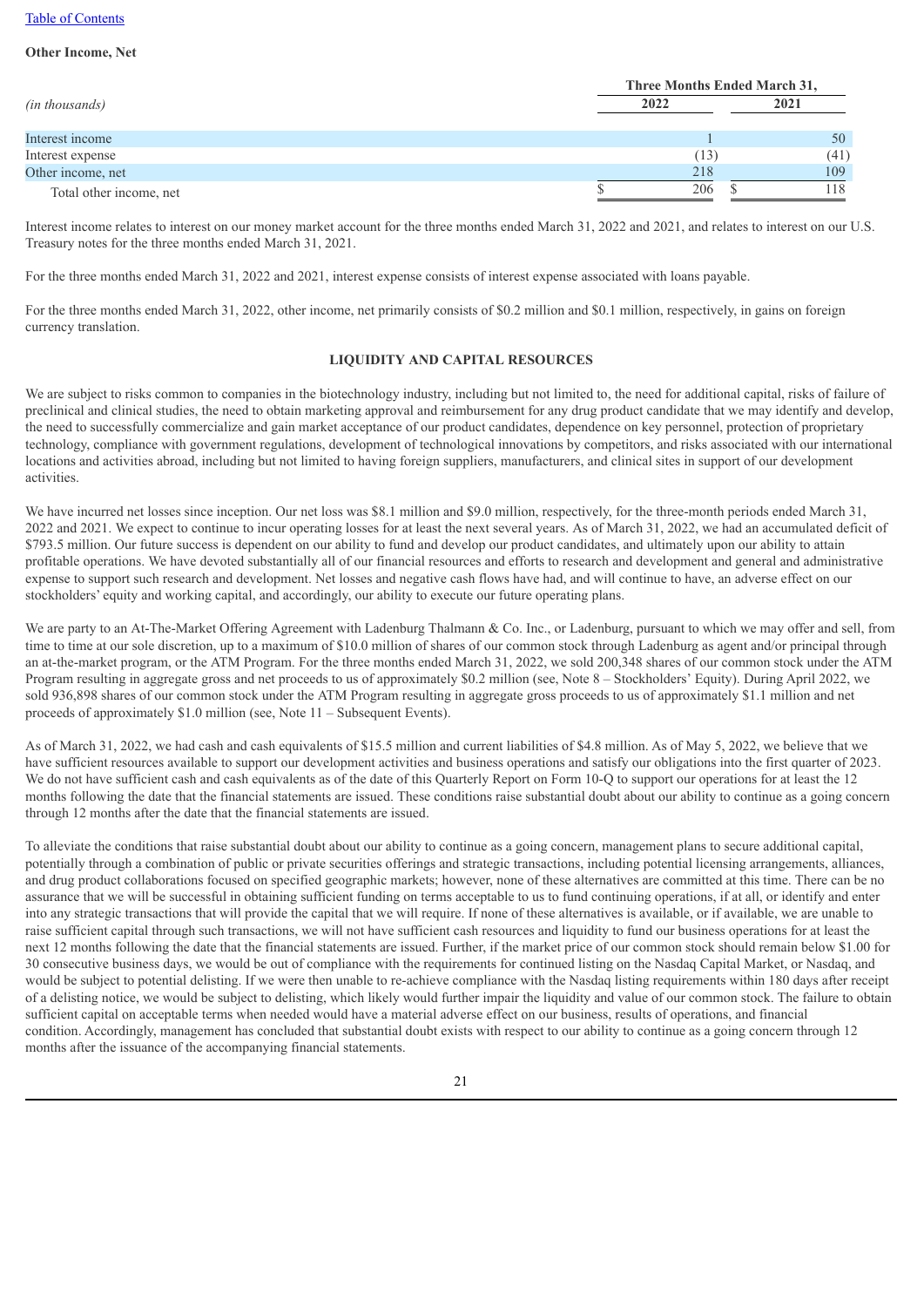The accompanying condensed consolidated financial statements have been prepared on a going concern basis, which contemplates the realization of assets and satisfaction of liabilities in the normal course of business, and do not include any adjustments relating to recoverability and classification of recorded asset amounts or the amounts and classification of liabilities that might be necessary should we be unable to continue as a going concern.

#### **Cash Flows**

Cash flows for the three months ended March 31, 2022 primarily consist of \$6.7 million of net cash used in operating activities and \$0.1 million of net cash used in financing activities. Cash flows for the three months ended March 31, 2021 consist of \$6.0 million of net cash used in operating activities and \$27.6 million of net cash provided by financing activities.

## *Operating Activities*

Net cash used in operating activities was \$6.7 million for the three months ended March 31, 2022 and consisted primarily of (i) a net loss of \$8.1 million, and (ii) an unrealized gain on foreign exchange rate changes of \$0.2 million, partially offset by (iii) non-cash stock-based compensation of \$0.8 million, (iv) depreciation and amortization of \$0.5 million, (v) changes in operating assets and liabilities of \$0.2 million, and (vi) non-cash lease expense of \$0.2 million. Changes in prepaid expenses and other current assets, accounts payable, accrued expenses, and operating lease liabilities result from timing differences between the receipt and payment of cash and when the transactions are recognized in our results of operations.

Net cash used in operating activities was \$6.0 million for the three months ended March 31, 2021 and consisted primarily of (i) a net loss of \$9.0 million and (ii) changes in operating assets and liabilities of \$0.1 million, and (iii) an unrealized gain on foreign exchange rate changes of \$0.1 million, partially offset by (iv) non-cash stock-based compensation of \$2.4 million, (v) non-cash expense related to equity consideration for a financial advisory service agreement of \$0.5 million, and (vi) non-cash lease expense of \$0.2 million. Changes in prepaid expenses and other current assets, accounts payable, accrued expenses, and operating lease liabilities result from timing differences between the receipt and payment of cash and when the transactions are recognized in our results of operations.

## *Financing Activities*

Net cash used in financing activities for the three months ended March 31, 2022 was \$0.1 million and includes the following: \$0.3 million of principal payments on loans payable, partially offset by \$0.2 million in net proceeds from the ATM Program.

Net cash provided by financing activities for the three months ended March 31, 2021 was \$27.6 million and includes the following: (i) \$27.4 million in net proceeds from the March 2021 public offering, (ii) \$0.6 million in net proceeds from the ATM Program, partially offset by (iii) \$0.4 million of principal payments on loans payable.

The following sections provide a more detailed discussion of our available financing facilities.

#### Loan Payable to Bank Direct Capital Finance

In June 2021, we entered into an insurance premium financing and security agreement with Bank Direct. Under the agreement, we financed \$1.3 million of certain premiums at a 3.37% annual interest rate. Payments of approximately \$147,000 are due monthly from July 2021 through March 2022. As of December 31, 2021, the outstanding principal of the loan was \$0.3 million. The balance of the loan was repaid during the first quarter of 2022.

In June 2020, we entered into an insurance premium financing and security agreement with Bank Direct Capital Finance, or Bank Direct. Under the agreement, we financed \$1.1 million of certain premiums at a 4.26% annual interest rate. Payments of approximately \$117,000 were due monthly from July 2020 through March 2021. The balance of the loan was repaid during the first quarter of 2021.

#### Common Stock Offerings

Historically, we have funded, and expect that we will continue to fund, our business operations through various sources, including financings in the form of common stock offerings.

## *At-The-Market Program*

On September 17, 2020, we entered into an At-The-Market Offering Agreement with Ladenburg, pursuant to which we may offer and sell, from time to time at our sole discretion, up to a maximum of \$10.0 million of shares of our common stock through Ladenburg as agent and/or principal under the ATM Program. When we issue sales notices to Ladenburg, we designate the maximum amount of shares to be sold by Ladenburg daily and the minimum price per share at which shares may be sold. Ladenburg may sell shares by any method permitted by law deemed to be an "at-the-market offering" as defined in Rule 415(a)(4) under the Securities Act of 1933, as amended, or in privately negotiated transactions.

For the three months ended March 31, 2022, we sold 200,348 shares of our common stock under the ATM Program resulting in aggregate gross and net proceeds to us of approximately \$0.2 million. For the three months ended March 31, 2021, we sold 105,083 shares of our common stock under the ATM Program resulting in aggregate gross and net proceeds to us of approximately \$0.6 million (*see*, Note 8 – Stockholders' Equity). During April 2022, we sold 936,898 shares of our common stock under the ATM Program resulting in aggregate gross proceeds to us of approximately \$1.1 million and net proceeds of approximately \$1.0 million (*see*, Note 11 – Subsequent Events).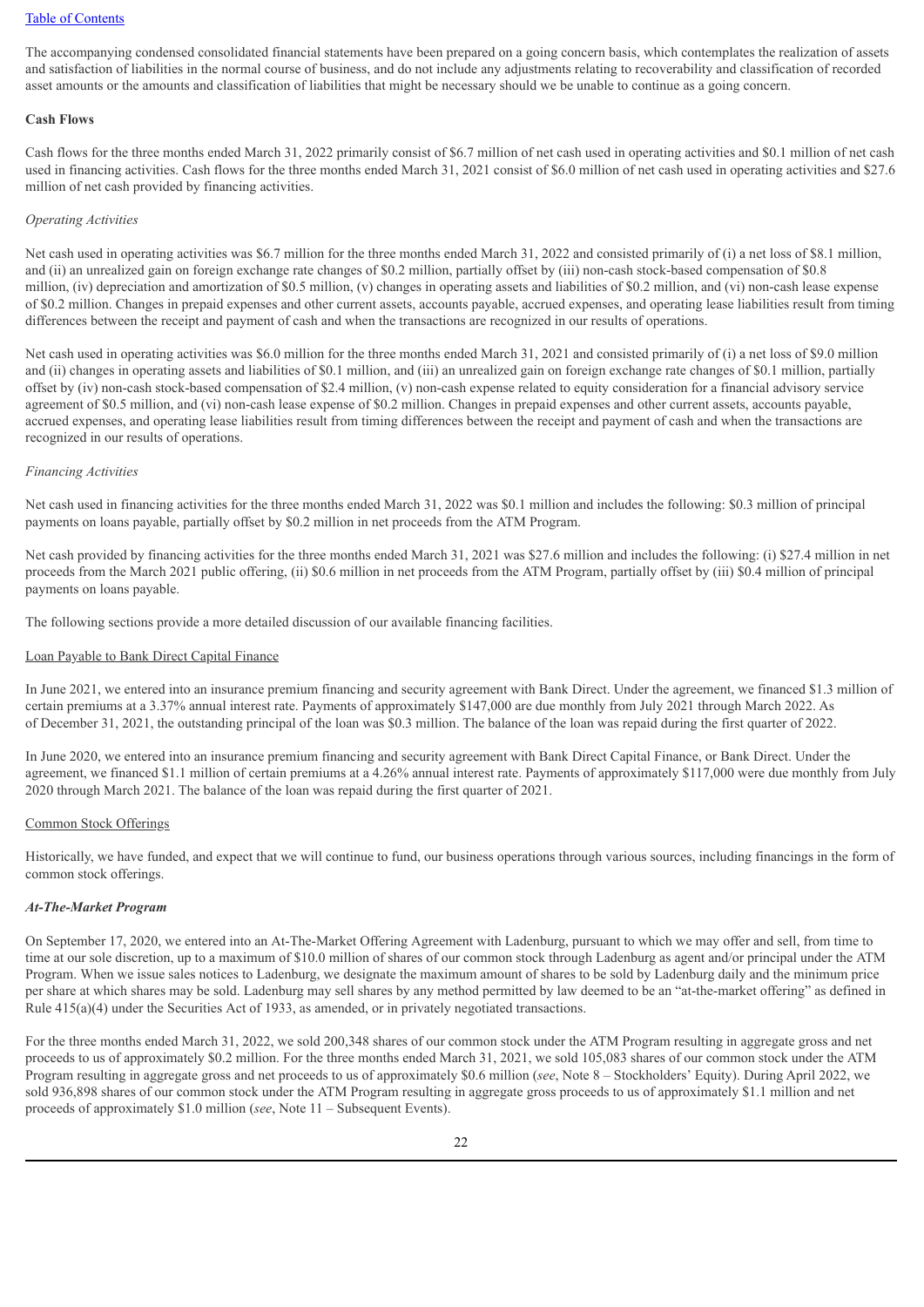As of May 5, 2022, approximately \$3.7 million remained available under the ATM Program.

#### March 2021 Public Offering

On March 23, 2021, we entered into an underwriting agreement with Oppenheimer & Co. Inc. as representative for the several underwriters named therein, relating to a public offering, or the March 2021 Offering, of an aggregate of 9,230,500 units with each unit consisting of one share of common stock and a warrant, or the March 2021 Warrants. The March 2021 Warrants are immediately exercisable for shares of common stock at a price of \$3.60 per share and expire five years from the date of issuance. The shares of common stock and the March 2021 Warrants were immediately separable and were issued separately in the March 2021 Offering.

The closing of the March 2021 Offering occurred on March 25, 2021. The offering price to the public was \$3.25 per unit resulting in gross proceeds to us of \$30.0 million. After deducting underwriting discounts and commissions and estimated offering expenses payable by us, and excluding the proceeds, if any, from the exercise of the March 2021 Warrants issued pursuant to the March 2021 Offering, the net proceeds to us were approximately \$27.4 million.

#### **Off-Balance Sheet Arrangements**

We did not have any material off-balance sheet arrangements at March 31, 2022 and 2021 or during the periods then ended.

# <span id="page-23-0"></span>**ITEM 3. QUANTITATIVE AND QUALITATIVE DISCLOSURES ABOUT MARKET RISK**

Not applicable.

# <span id="page-23-1"></span>**ITEM 4. CONTROLS AND PROCEDURES**

#### **Evaluation of disclosure controls and procedures**

Our management, including our President and Chief Executive Officer (principal executive officer) and our Senior Vice President and Chief Financial Officer and Treasurer (principal financial and accounting officer), do not expect that our disclosure controls or our internal control over financial reporting will prevent all error and all fraud. Because of the inherent limitations in all control systems, no evaluation of controls can provide absolute assurance that all control issues and instances of fraud, if any, have been detected. These inherent limitations include the realities that judgments in decision-making can be faulty and that breakdowns can occur because of simple error or mistake. Controls can also be circumvented by the individual acts of some persons, by collusion of two or more people, or by management override of the controls. The design of any system of controls is based in part on certain assumptions about the likelihood of future events, and there can be no assurance that any design will succeed in achieving its stated goals under all potential future conditions. Over time, controls may become inadequate because of changes in conditions or deterioration in the degree of compliance with policies or procedures. Because of the inherent limitations in a cost-effective control system, misstatements due to error or fraud may occur and not be detected. In designing and evaluating the disclosure controls and procedures, our management recognized that any controls and procedures, no matter how well designed and operated, can provide only reasonable assurance of achieving the desired control objectives and our management necessarily was required to apply its judgment in evaluating the cost-benefit relationship of possible controls and procedures.

Our President and Chief Executive Officer and our Senior Vice President and Chief Financial Officer and Treasurer have evaluated the effectiveness of the design and operation of our disclosure controls and procedures (as defined in Rule 13a-15(e) and Rule 15d-15(e) of the Exchange Act as of the end of the period covered by this Quarterly Report on Form 10-Q. Based on this evaluation, our President and Chief Executive Officer and our Senior Vice President and Chief Financial Officer and Treasurer concluded that, as of the end of the period covered by this report, our disclosure controls and procedures were effective to ensure that information required to be disclosed by us in the reports that we file or submit under the Exchange Act is accumulated and communicated to our management, including our President and Chief Executive Officer and our Senior Vice President and Chief Financial Officer and Treasurer, to allow for timely decisions regarding required disclosures, and recorded, processed, summarized, and reported within the time periods specified in the SEC's rules and forms.

#### **Changes in internal control**

There were no changes in our internal control over financial reporting identified in connection with the evaluation described above that occurred during the quarter ended March 31, 2022 that has materially affected, or is reasonably likely to materially affect, our internal control over financial reporting.

#### **PART II – OTHER INFORMATION**

# <span id="page-23-2"></span>**ITEM 1. LEGAL PROCEEDINGS**

We are not aware of any pending legal actions that would, if determined adversely to us, have a material adverse effect on our business and operations.

We have from time to time been involved in disputes and proceedings arising in the ordinary course of business, including in connection with the conduct of our clinical trials. In addition, as a public company, we are also potentially susceptible to litigation, such as claims asserting violations of securities laws. Any such claims, with or without merit, if not resolved, could be time-consuming and result in costly litigation. There can be no assurance that an adverse result in any future proceeding would not have a potentially material adverse effect on our business, results of operations and financial condition.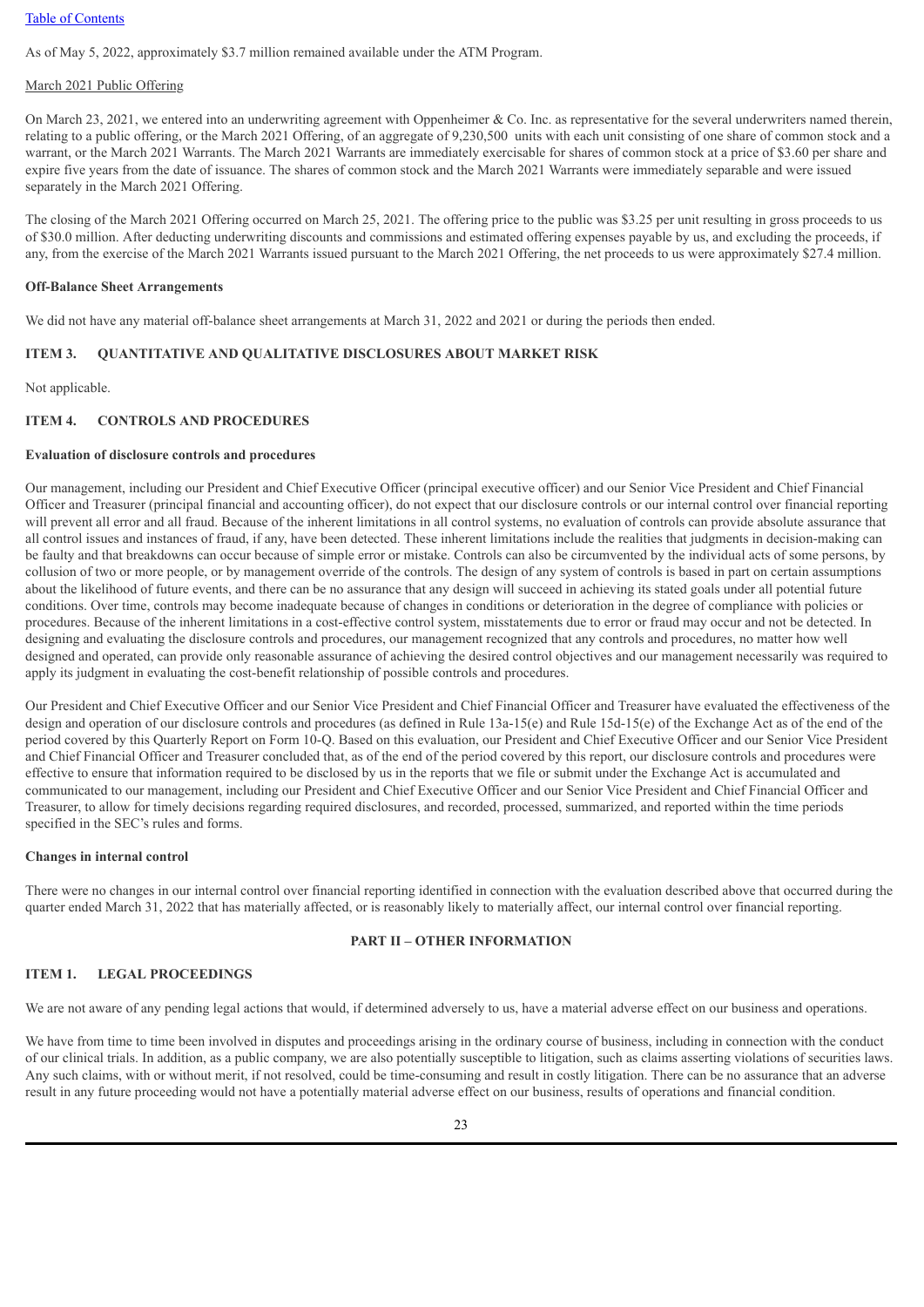# <span id="page-24-0"></span>**ITEM 1A. RISK FACTORS**

Investing in our securities involves certain risks. In addition to any risks and uncertainties described elsewhere in this Quarterly Report on Form 10-Q, investors should carefully consider the risks and uncertainties discussed in Part I, Item 1A. "Risk Factors" in our Annual Report on Form 10-K for the year ended December 31, 2021. These risks are not the only risks that could materialize. Other than as set forth below, there have been no material changes in our risk factors from those previously disclosed in our Annual Report on Form 10-K for the year ended December 31, 2021. Additional risks and uncertainties not presently known to us or that we currently consider to be immaterial may also impair our business operations and development activities. Should any of the risks and uncertainties described in our Annual Report on Form 10-K for the year ended December 31, 2021, as supplemented by our subsequent filings with the SEC, actually materialize, our business, financial condition, and/or results of operations could be materially adversely affected, the trading price of our common stock could decline, and an investor could lose all or part of his or her investment. In particular, the reader's attention is drawn to the discussion in Part I, Item  $2 -$ Management's Discussion and Analysis of Financial Condition and Results of Operations - Liquidity *and Capital Resources*.

## Our common stock is listed on the Nasdag Capital Market, or Nasdag. We can provide no assurance that we will be able to comply with the continued *listing requirements over time and that our common stock will continue to be listed on Nasdaq.*

In May 2020, we successfully listed our common stock on Nasdaq. However, we can give no assurance that we will be able to satisfy the continued listing requirements of Nasdaq in the future, including maintaining a minimum closing bid price of \$1.00 per share. Since April 21, 2022, the closing price of our common stock has been below \$1.00. If the closing bid price of our common stock is below \$1.00 per share for 30 consecutive business days, we will receive a deficiency notice from Nasdaq advising us that we have a certain period of time, typically 180 days, to regain compliance by maintaining a minimum closing bid price of at least \$1.00 for at least ten consecutive business days, although Nasdaq could require a longer period. If we fail to maintain compliance with the minimum closing bid price requirement, or any other of the continued listing requirements of Nasdaq, the exchange may take steps to de-list our common stock. If such delisting should occur, it would likely have a negative effect on the price of our common stock and would impair an investor's ability to sell or purchase our common stock when desired. In the event of a delisting, we can provide no assurance that any action taken by us to restore compliance with listing requirements would allow our common stock to become listed again, stabilize the market price or improve the liquidity of our common stock, prevent our common stock from dropping below the Nasdaq minimum bid price requirement, or prevent future non-compliance with Nasdaq's listing requirements.

# We have a significant amount of intangible assets, including goodwill, recorded on our condensed consolidated balance sheets which may lead to *potentially significant impairment charges.*

We have recorded significant goodwill and intangible assets on our condensed consolidated balance sheets as a result of a previous acquisition, which could become impaired and lead to material charges in the future. The amount of identifiable intangible assets and goodwill in our condensed consolidated balance sheets is significant due to the acquisition of CVie Therapeutics Ltd., or CVie Therapeutics, in December 2018. The identifiable intangible assets resulting from the CVie Therapeutics acquisition relate to in-process research and development, or IPR&D, of istaroxime and rostafuroxin, which, as of March 31, 2022, are \$22.3 million and \$9.7 million, respectively, recorded in aggregate on our condensed consolidated balance sheets as intangible assets of \$32.1 million. At March 31, 2022, goodwill recorded on our condensed consolidated balance sheets was \$15.7 million.

Throughout the year, we consider whether any events or changes in the business environment have occurred which indicate that intangible assets or goodwill may be impaired. If an impairment exists, we would be required to take an impairment charge with respect to the impaired asset. Events giving rise to impairment are difficult to predict, including the uncertainties associated with the development of product candidates and the success of business development activities, and are an inherent risk in the pharmaceutical industry.

We have experienced a declining trend in the closing share price of our common stock following the announcement of positive topline results in our Phase 2 global clinical study of istaroxime for the treatment of early cardiogenic shock due to, we believe, both market conditions and our need to secure additional capital in the near term to advance our development programs. If our share price does not improve during the remainder of the second quarter of 2022, our reporting unit may be at risk for future impairment in the near term. Should such an impairment of goodwill occur, which would require us to record a potentially significant impairment charge, our financial condition and results of operations in a future period could be negatively impacted.

# <span id="page-24-1"></span>**ITEM 2. UNREGISTERED SALES OF EQUITY SECURITIES AND USE OF PROCEEDS**

None.

# <span id="page-24-2"></span>**ITEM 3. DEFAULTS UPON SENIOR SECURITIES**

None.

# <span id="page-24-3"></span>**ITEM 4. MINE SAFETY DISCLOSURES**

Not applicable.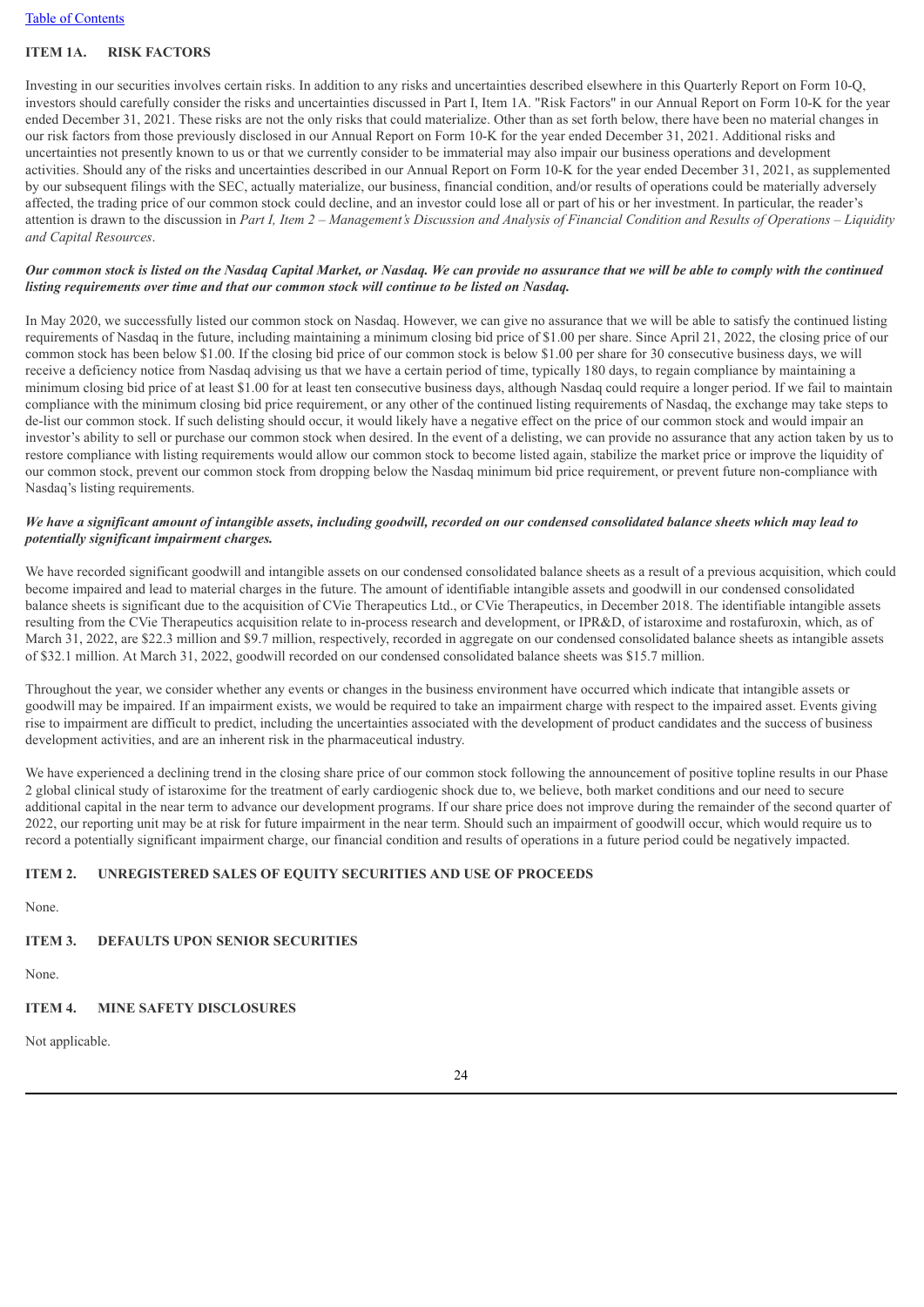# <span id="page-25-0"></span>**ITEM 5. OTHER INFORMATION**

None.

# <span id="page-25-1"></span>**ITEM 6. EXHIBITS**

Exhibits are listed on the Index to Exhibits at the end of this Quarterly Report on Form 10-Q. The exhibits required by Item 601 of Regulation S-K, listed on such Index in response to this Item, are incorporated herein by reference.

# **INDEX TO EXHIBITS**

The following exhibits are included with this Quarterly Report on Form 10-Q.

| Exhibit<br>No. | Description                                                                                                                                                                                                                                                                                                                                                                                                                                                                                                                                                                                                            | Method of Filing    |
|----------------|------------------------------------------------------------------------------------------------------------------------------------------------------------------------------------------------------------------------------------------------------------------------------------------------------------------------------------------------------------------------------------------------------------------------------------------------------------------------------------------------------------------------------------------------------------------------------------------------------------------------|---------------------|
| 31.1           | Certification of Chief Executive Officer pursuant to Rule 13a-14(a)<br>of the Exchange Act.                                                                                                                                                                                                                                                                                                                                                                                                                                                                                                                            | Filed herewith.     |
| 31.2           | Certification of Chief Financial Officer pursuant to Rule 13a-14(a)<br>of the Exchange Act.                                                                                                                                                                                                                                                                                                                                                                                                                                                                                                                            | Filed herewith.     |
| 32.1           | Certification of Chief Executive Officer and Chief Financial Officer<br>pursuant to 18 U.S.C. Section 1350, as adopted pursuant to Section<br>906 of the Sarbanes-Oxley Act of 2002.                                                                                                                                                                                                                                                                                                                                                                                                                                   | Furnished herewith. |
| 101.1          | The following condensed consolidated financial statements from<br>Windtree Therapeutics, Inc. Quarterly Report on Form 10-Q for the<br>quarter ended March 31, 2022, formatted in Inline Extensive<br>Business Reporting Language (XBRL): (i) Balance Sheets as of<br>March 31, 2022 (unaudited) and December 31, 2021, (ii) Statements<br>of Operations (unaudited) for the three months ended March 31,<br>2022 and March 31, 2021, (iii) Statements of Cash Flows<br>(unaudited) for the three months ended March 31, 2022 and March<br>31, 2021, and (iv) Notes to Condensed Consolidated Financial<br>Statements. |                     |
| 101.INS        | Inline XBRL Instance Document (the Instance Document does not<br>appear in the Interactive Data File because its XBRL tags are<br>embedded within the Inline XBRL document) (1).                                                                                                                                                                                                                                                                                                                                                                                                                                       | Filed herewith.     |
| 101.SCH        | Inline XBRL Taxonomy Extension Schema Document (1).                                                                                                                                                                                                                                                                                                                                                                                                                                                                                                                                                                    | Filed herewith.     |
| 101.CAL        | Inline XBRL Taxonomy Extension Calculation Linkbase Document<br>(1).                                                                                                                                                                                                                                                                                                                                                                                                                                                                                                                                                   | Filed herewith.     |
| 101.DEF        | Inline XBRL Taxonomy Extension Definition Linkbase Document<br>(1).                                                                                                                                                                                                                                                                                                                                                                                                                                                                                                                                                    | Filed herewith.     |
| $101$ .LAB     | Inline XBRL Taxonomy Extension Label Linkbase Document (1).                                                                                                                                                                                                                                                                                                                                                                                                                                                                                                                                                            | Filed herewith.     |
| 101.PRE        | Inline XBRL Taxonomy Extension Presentation Linkbase Document<br>(1).                                                                                                                                                                                                                                                                                                                                                                                                                                                                                                                                                  | Filed herewith.     |
| 104            | Cover Page Interactive Data File (formatted as Inline XBRL and<br>combined in Exhibit 101.1)                                                                                                                                                                                                                                                                                                                                                                                                                                                                                                                           | Filed herewith.     |

(1) These Interactive Data Files shall not be deemed filed for purposes of Section 11 or 12 of the Securities Act of 1933, as amended, or Section 18 of the Securities Act of 1934, as amended, or otherwise subject to liability under those sections.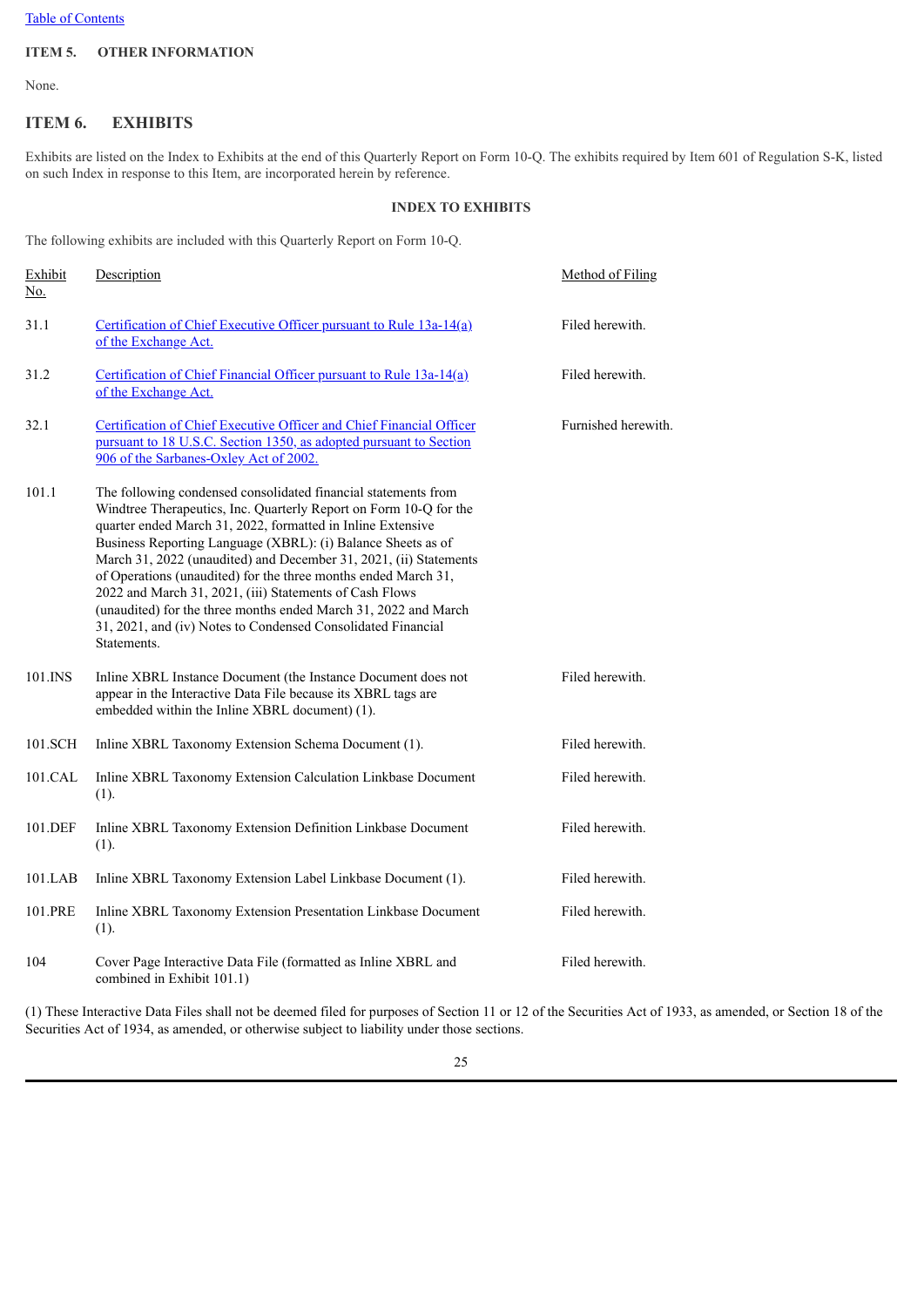# **SIGNATURES**

<span id="page-26-0"></span>Pursuant to the requirements of the Securities Exchange Act of 1934, the registrant has duly caused this report to be signed on its behalf by the undersigned thereunto duly authorized.

# **Windtree Therapeutics, Inc.** (Registrant)

Date: May 5, 2022 By: /s/ Craig E. Fraser Craig E. Fraser President and Chief Executive Officer

Date: May 5, 2022 By: /s/ John P. Hamill John P. Hamill Senior Vice President and Chief Financial Officer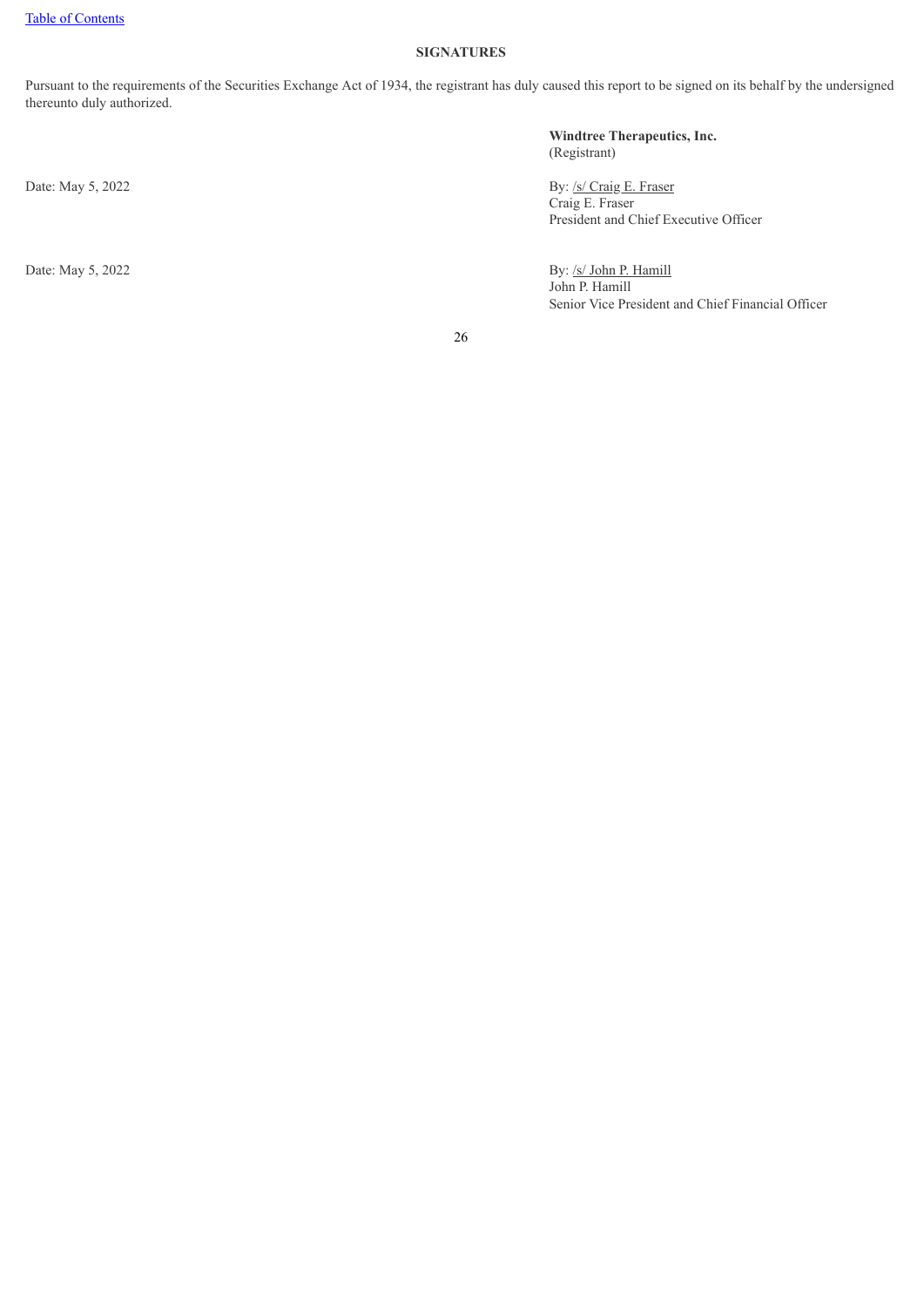## **CERTIFICATION**

## <span id="page-27-0"></span>I, Craig E. Fraser, certify that:

- 1. I have reviewed this Quarterly Report on Form 10-Q of Windtree Therapeutics, Inc.;
- 2. Based on my knowledge, this report does not contain any untrue statement of a material fact or omit to state a material fact necessary to make the statements made, in light of the circumstances under which such statements were made, not misleading with respect to the period covered by this report;
- 3. Based on my knowledge, the financial statements, and other financial information included in this report, fairly present in all material respects the financial condition, results of operations and cash flows of the registrant as of, and for, the periods presented in this report;
- 4. The registrant's other certifying officers and I are responsible for establishing and maintaining disclosure controls and procedures (as defined in Exchange Act Rules 13a-15(e) and 15d-15(e)) and internal control over financial reports (as defined in Exchange Act Rules 13a-15(f) and 15d-15(f) for the registrant and have:
	- (a) designed such disclosure controls and procedures, or caused such disclosure controls and procedures to be designed under our supervision, to ensure that material information relating to the registrant, including its consolidated subsidiaries, is made known to us by others within those entities, particularly during the period in which this report is being prepared;
	- (b) designed such internal control over financial reporting, or caused such internal control over financial reporting to be designed under our supervision, to provide reasonable assurance regarding the reliability of financial reporting and the preparation of financial statements for external purposes in accordance with generally accepted accounting principles;
	- (c) evaluated the effectiveness of the registrant's disclosure controls and procedures and presented in this report our conclusions about the effectiveness of the disclosure controls and procedures, as of the end of the period covered by this report based on such evaluation; and
	- (d) disclosed in this report any change in the registrant's internal control over financial reporting that occurred during the registrant's most recent fiscal quarter (the registrant's fourth fiscal quarter in the case of an annual report) that has materially affected, or is reasonably likely to materially affect, the registrant's internal control over financial reporting; and
- 5. The registrant's other certifying officers and I have disclosed, based on our most recent evaluation of internal control over financial reporting, to the registrant's auditors and the audit committee of the registrant's board of directors (or persons performing the equivalent function):
	- (a) all significant deficiencies and material weaknesses in the design or operation of internal control over financial reporting which are reasonably likely to adversely affect the registrant's ability to record, process, summarize and report financial information; and
	- (b) any fraud, whether or not material, that involves management or other employees who have a significant role in the registrant's internal control over financial reporting.

Date: May 5, 2022

/s/ Craig E. Fraser

Craig E. Fraser President and Chief Executive Officer (Principal Executive Officer)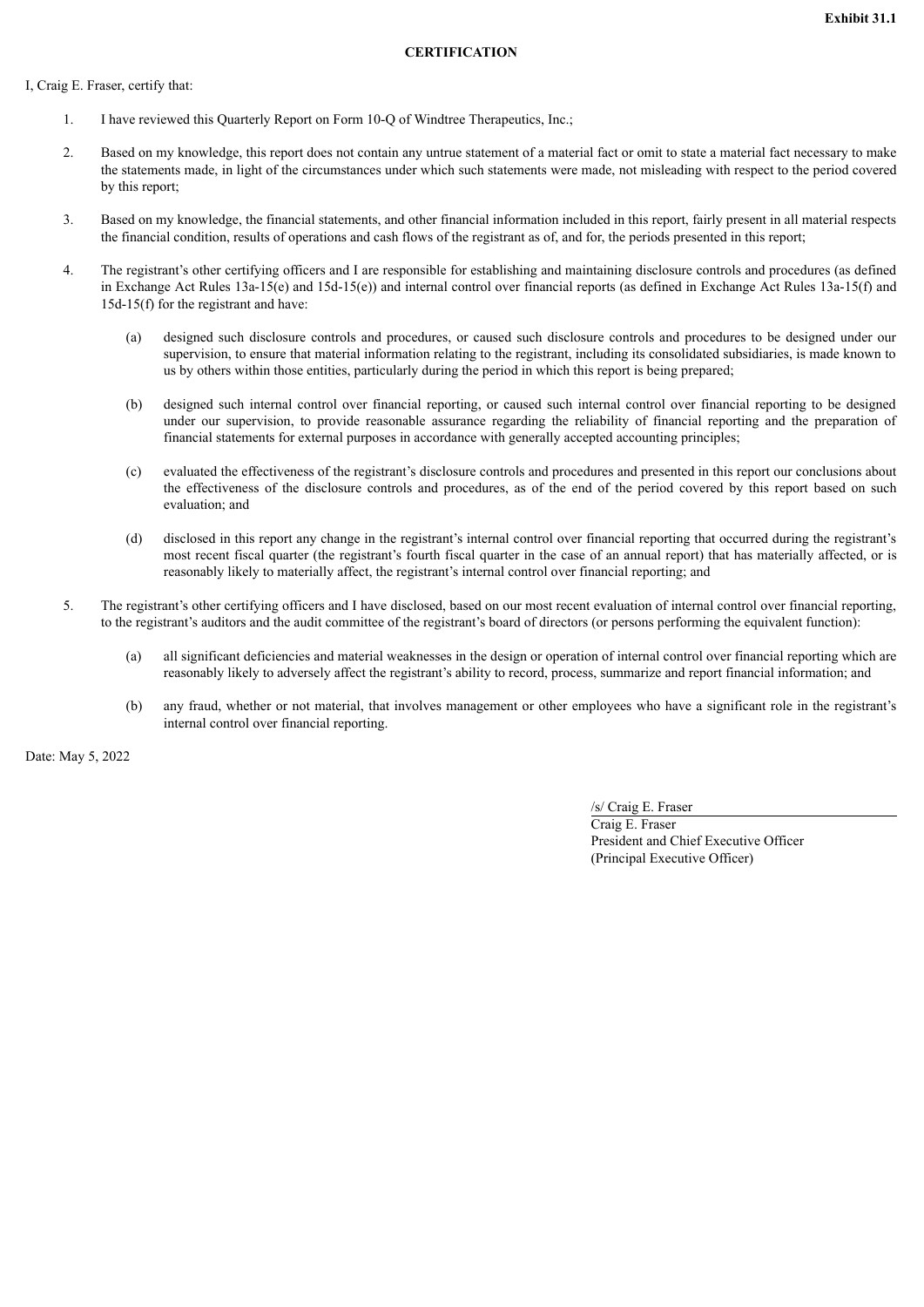## **CERTIFICATION**

## <span id="page-28-0"></span>I, John P. Hamill, certify that:

- 1. I have reviewed this Quarterly Report on Form 10-Q of Windtree Therapeutics, Inc.;
- 2. Based on my knowledge, this report does not contain any untrue statement of a material fact or omit to state a material fact necessary to make the statements made, in light of the circumstances under which such statements were made, not misleading with respect to the period covered by this report;
- 3. Based on my knowledge, the financial statements, and other financial information included in this report, fairly present in all material respects the financial condition, results of operations and cash flows of the registrant as of, and for, the periods presented in this report;
- 4. The registrant's other certifying officers and I are responsible for establishing and maintaining disclosure controls and procedures (as defined in Exchange Act Rules  $13a-15(e)$  and  $15d-15(e)$ ) and internal control over financial reporting (as defined in Exchange Act Rules 13a-15(f) and 15d-15(f)) for the registrant and have:
	- (a) designed such disclosure controls and procedures, or caused such disclosure controls and procedures to be designed under our supervision, to ensure that material information relating to the registrant, including its consolidated subsidiaries, is made known to us by others within those entities, particularly during the period in which this report is being prepared;
	- (b) designed such internal control over financial reporting, or caused such internal control over financial reporting to be designed under our supervision, to provide reasonable assurance regarding the reliability of financial reporting and the preparation of financial statements for external purposes in accordance with generally accepted accounting principles;
	- (c) evaluated the effectiveness of the registrant's disclosure controls and procedures and presented in this report our conclusions about the effectiveness of the disclosure controls and procedures, as of the end of the period covered by this report based on such evaluation; and
	- (d) disclosed in this report any change in the registrant's internal control over financial reporting that occurred during the registrant's most recent fiscal quarter (the registrant's fourth fiscal quarter in the case of an annual report) that has materially affected, or is reasonably likely to materially affect, the registrant's internal control over financial reporting; and
- 5. The registrant's other certifying officers and I have disclosed, based on our most recent evaluation of internal control over financial reporting, to the registrant's auditors and the audit committee of the registrant's board of directors (or persons performing the equivalent function):
	- (a) all significant deficiencies and material weaknesses in the design or operation of internal control over financial reporting which are reasonably likely to adversely affect the registrant's ability to record, process, summarize and report financial information; and
	- (b) any fraud, whether or not material, that involves management or other employees who have a significant role in the registrant's internal control over financial reporting.

Date: May 5, 2022

/s/ John P. Hamill

John P. Hamill Senior Vice President and Chief Financial Officer (Principal Financial Officer)